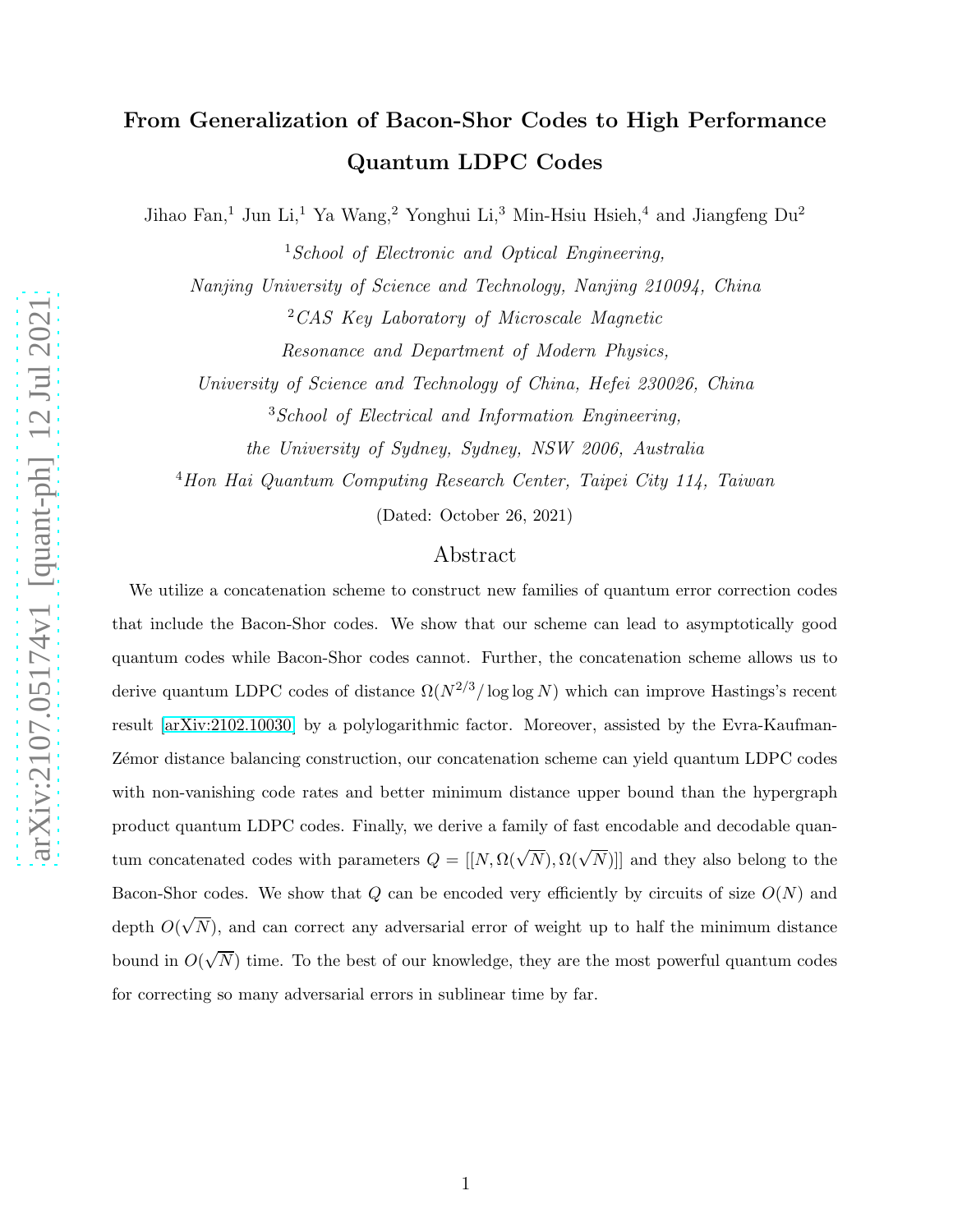#### INTRODUCTION

Quantum systems are vulnerable to the environment noise induced by decoherence. It is one of the biggest obstacles in quantum information processing. Similar to classical systems, one feasible solution is to exploit quantum error correction codes (QECC) to encode the primitive quantum information into a larger quantum state. It is widely believed that QECCs are necessary in realizing long-term quantum communications and in building faulttolerant (FT) quantum computers [\[1](#page-20-0), [2](#page-20-1)]. The construction and design of QECCs with excellent performance is thus one significant task. Particularly, how to construct asymptotically good QECCs with positive rates and linear distance is one of the central questions in quantum coding theory [\[3,](#page-20-2) [4\]](#page-20-3).

It is known that QECCs can be constructed from classical linear codes, e.g., by using the stabilizer formalism [\[5](#page-20-4)] or the Calderbank-Shor-Steane (CSS) construction [\[3,](#page-20-2) [6\]](#page-20-5). But it is not an easy task to do that straightforwardly since an additional dual-containing constraint is needed. Nevertheless, there exist two different categories of quantum codes that can be constructed from arbitrary classical linear codes without the dual-containing constraint; namely, the entanglement-assisted codes [\[7](#page-20-6)[–9](#page-20-7)] and the quantum concatenation codes [\[10,](#page-20-8) [11\]](#page-20-9). The former goes beyond standard QECC regimes because it requires presharing entangled states between the sender and the receiver. The latter contains important families of quantum codes, such as the Bacon-Shor (BS) codes [\[6,](#page-20-5) [10\]](#page-20-8) and the hypergraph product (HP) quantum codes [\[11\]](#page-20-9). The BS code provides a very simple way of constructing quantum codes, yet it can lead to fault-tolerant subsystem codes with high threshold [\[12\]](#page-20-10). The HP quantum code can be seen as a variant of the BS codes because their stabilizer structure is similar. However, the HP construction can lead to quantum low-density parity-check (qLDPC) codes with non-constant minimum distance, while the BS code cannot. Further, the HP qLDPC codes of length N can maintain a non-vanishing rate and  $\Omega(\sqrt{N})$  distance. It should be noted that both BS codes and the HP quantum codes have a bad asymptotic behavior because their minimum distance scales as the square root of the block length.

It is well-known that asymptotically good classical codes with parameters  $[N, \Omega(N), \Omega(N)]$ exist [\[13](#page-20-11)]; however, construction of QECCs with the same asymptotic scaling remains one of the biggest open questions in quantum coding theory. Prior to 2020, the best QECCs with non-vanishing code rates only have the minimum distance in the order of  $\Omega(\sqrt{N})$ .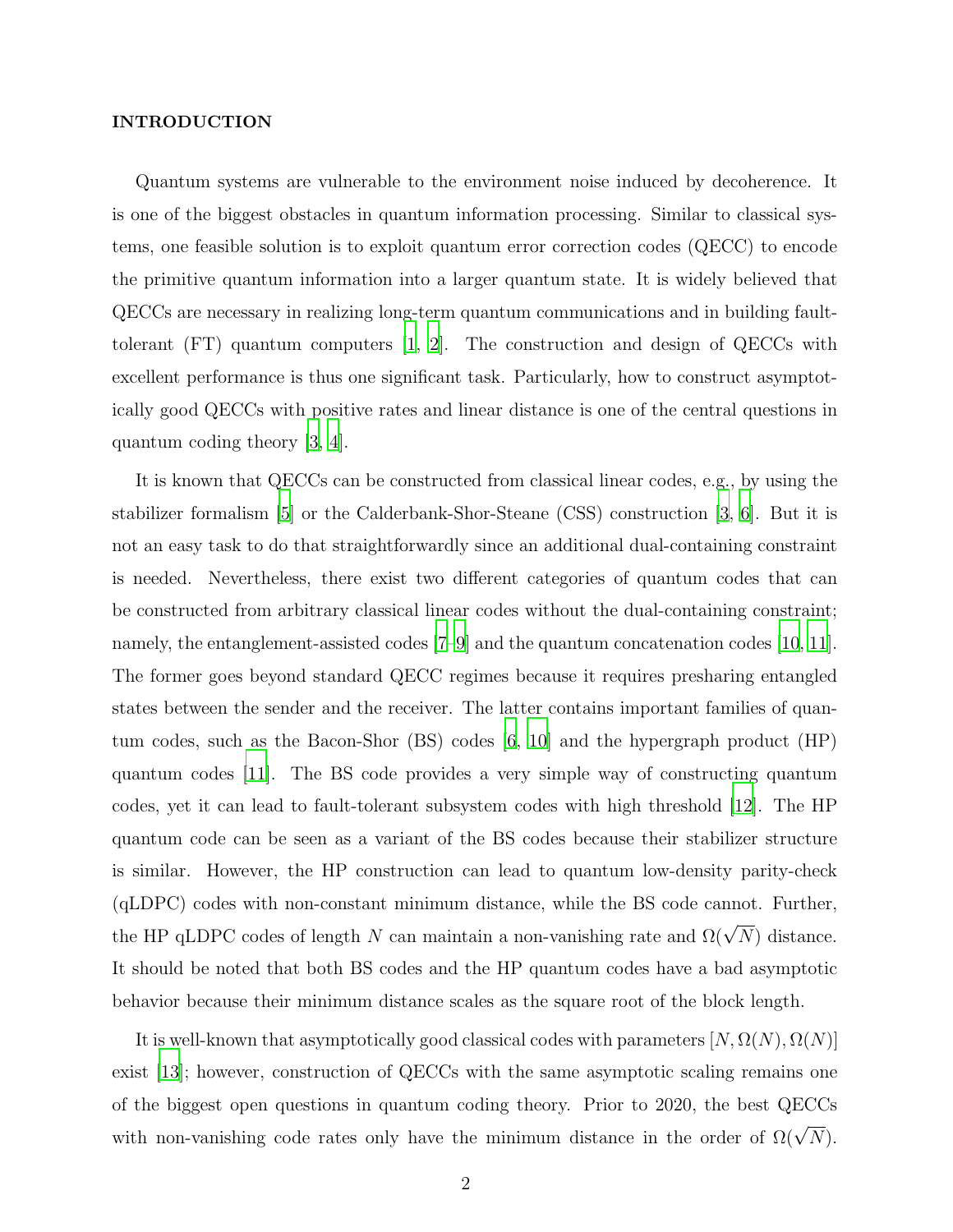Recently, several studies are shown to break the  $\Omega(\sqrt{N})$  minimum distance barrier, see e.g., [\[14](#page-20-12)[–17\]](#page-20-13). The main technical tools of these achievements could be broken into two types: one combines abstract topology objects with probabilistic arguments [\[16,](#page-20-14) [17\]](#page-20-13), while the other provides explicit construction based on high dimensional expanders [\[14](#page-20-12), [15\]](#page-20-15). Explicitly, Ref. [\[14\]](#page-20-12) applies the Evra-Kaufman-Zémor (EKZ) distance balancing method to construct qLDPC codes from unbalanced ones with asymmetric distance. Then qLDPC codes of distance  $\Omega(\sqrt{N}\log N)$  and dimension  $\Omega(\sqrt{N}/\log N)$  were constructed by using the high dimensional expanders. In [\[16\]](#page-20-14), a family of qLDPC codes of distance  $\Omega(N^{3/5}/polylog N)$ and dimension  $N^{3/5}$  was constructed based on fiber bundles. In [\[17\]](#page-20-13), qLDPC codes with almost linear distance  $\Theta(N/\log N)$  and dimension  $\Theta(\log N)$  were obtained by using a lift product construction.

In addition to the construction of QECCs with good parameters, practical QECCs need to equip with both efficient encoders and decoders. If the decoding is slower than the error accumulations, additional noise will be introduced during the syndrome decoding [\[18\]](#page-20-16). Moreover, a unique phenomenon in quantum coding theory, called *error degeneracy*, exists, which distinguishes quantum codes from classical ones both in theory and in physics. However, error degeneracy does not simplify the decoding of QECCs [\[19](#page-20-17)]. In contrast, it makes most decoding methods that are efficient for classical codes fail to fully decode QECCs, e.g., the belief-propagation (BP) algorithm [\[20](#page-20-18)]. How to utilize error degeneracy to correct more errors is an attractive and crucial issue, and its importance, in our opinion, is no less than the construction of good QECCs. Surface codes [\[21](#page-20-19)] can be decoded efficiently in polynomial time to correct degenerate errors by using the classical perfect matching algorithm [\[22](#page-20-20)]. Recently, the HP qLDPC codes can be decoded efficiently in linear time by using the syndrome reducing based bit-flip algorithm [\[23,](#page-20-21) [24](#page-20-22)]. In [\[25\]](#page-20-23), deep neural network based BP decoders are trained for qLDPC codes by considering error degeneracy in the loss function. The EKZ distance balancing construction in [\[14\]](#page-20-12) is also useful to the decoding issues and qLDPC codes of distance  $\Omega(\sqrt{N \log N})$  can be decoded in polynomial time.

On the other hand, the encoding of QECCs is also significant but it has received much less attention compared to the decoding. Noise not only occurs in the transmission and decoding, but also in the encoding circuit [\[4\]](#page-20-3). Large-scale encoding circuit and deep encoding depth make the risk of qubits suffering from faulty gates increase rapidly. Consequently, the qubits might be polluted even before the transmission and the computation. The encoding circuit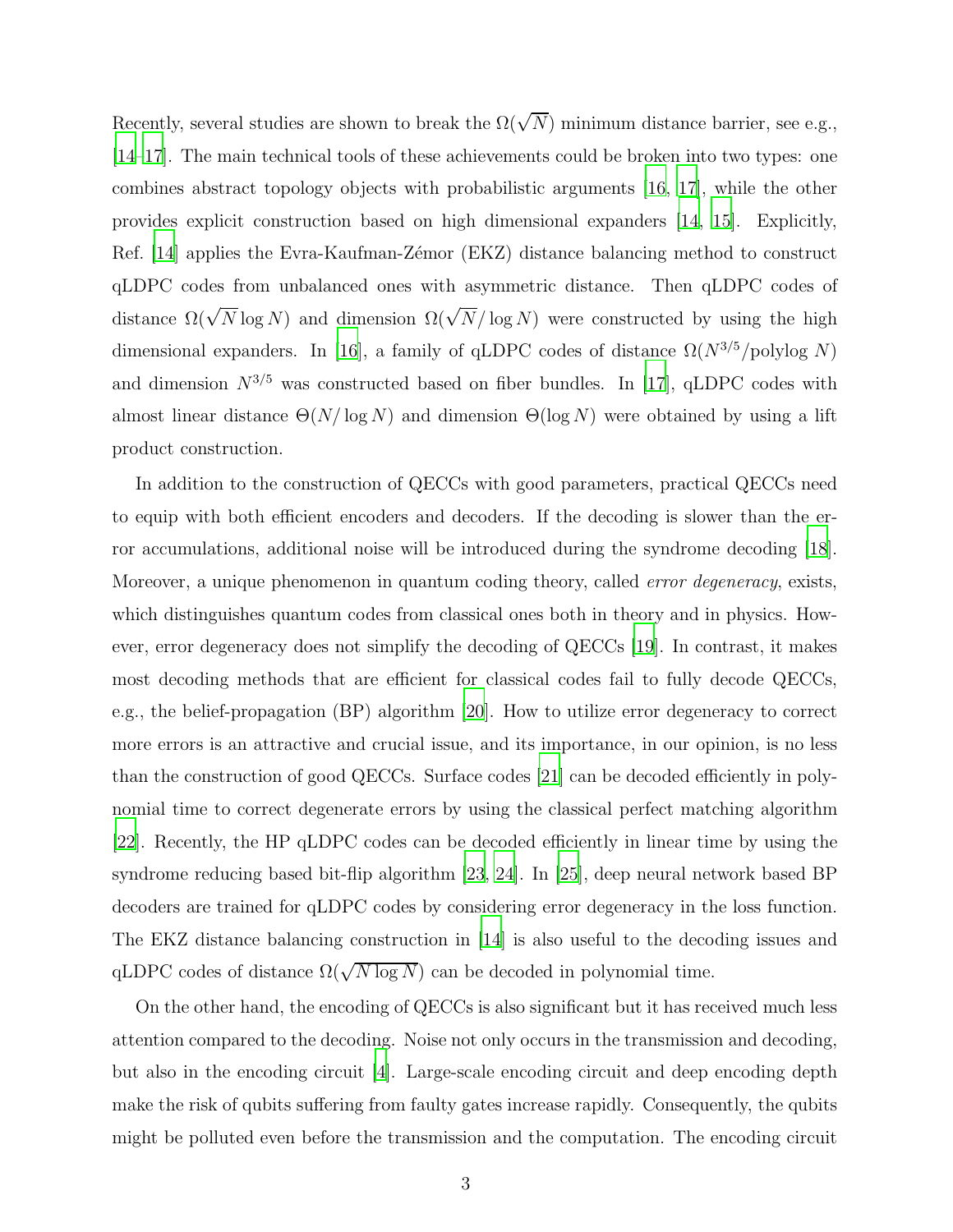of stabilizer codes of length N with q stabilizer generators generally has  $O(qN)$  gates and  $O(N)$  depth [\[26\]](#page-21-0). But in many practical applications, the encoding circuits need to be with linear size and sublinear depth [\[27,](#page-21-1) [28\]](#page-21-2).

In this work, we generalize the concatenation scheme of Bacon-Shor codes and propose quantum serially concatenated parity-check (qSCPC) codes. We show that qSCPC codes can also be derived from any two classical linear codes without the dual-containing constraint. The BS codes can be seen as a special family of our qSCPC codes. Moreover, our concatenation scheme can lead to asymptotically good QECCs while BS codes cannot. If we use classical low-density parity-check (LDPC) codes as one of the component codes in qSCPC codes, we show that error degeneracy can greatly improve the minimum distance of qSCPC codes. In such case, the pure minimum distance of qSCPC codes without considering error degeneracy is constant to the block length. Yet, degenerate qSCPC codes can meet the quantum GV bound whose minimum distance is linear to the block length. We also show that qSCPC codes can approach the Hashing bound for asymmetric Pauli channels with a large asymmetry.

In addition to the asymptotic behavior, the X-stabilizer generators are strongly LDPC [\[29\]](#page-21-3), while the Z-stabilizer generators have  $O(N)$  weight, where N is the block length. Then by using the weight reduction procedure in [\[29\]](#page-21-3) and the EKZ distance balancing construction, we can derive qLDPC codes with distance  $\Omega(N^{2/3}/\log \log N)$  and dimension  $\Omega(N^{2/3}/\ell)$ ,  $\ell = (\log N)^{2+\epsilon}, \epsilon > 0$ . Thus we improve Hastings's result [\[29\]](#page-21-3) by a polylogarithmic scaling. Moreover, our codes are determinate to exist while the codes used in [\[29\]](#page-21-3) are based on some probability arguments which only guarantee the existence with high probability.

We can also use the qSCPC concatenation scheme to derive qLDPC codes with positive rates and minimum distance which is the square root of the block length. Compared with the HP qLDPC codes in [\[11,](#page-20-9) [30](#page-21-4)], the minimum distance upper bound of our codes can beat that of the HP qLDPC codes. Further, we show that qSCPC codes can be decoded in linear time and correct a much larger fraction of adversarial errors than quantum expander codes in [\[23](#page-20-21), [24\]](#page-20-22). Moreover, we can use arbitrary expander codes in the concatenation scheme and then our codes need a much smaller expansion than [\[23](#page-20-21), [24\]](#page-20-22). As a special case, we construct a family of asymmetric qSCPC codes with parameters

$$
\mathcal{Q} = [[N, \Omega(N/n_0), d_Z \ge \Omega(N/n_0)/d_X \ge n_0]] \tag{1}
$$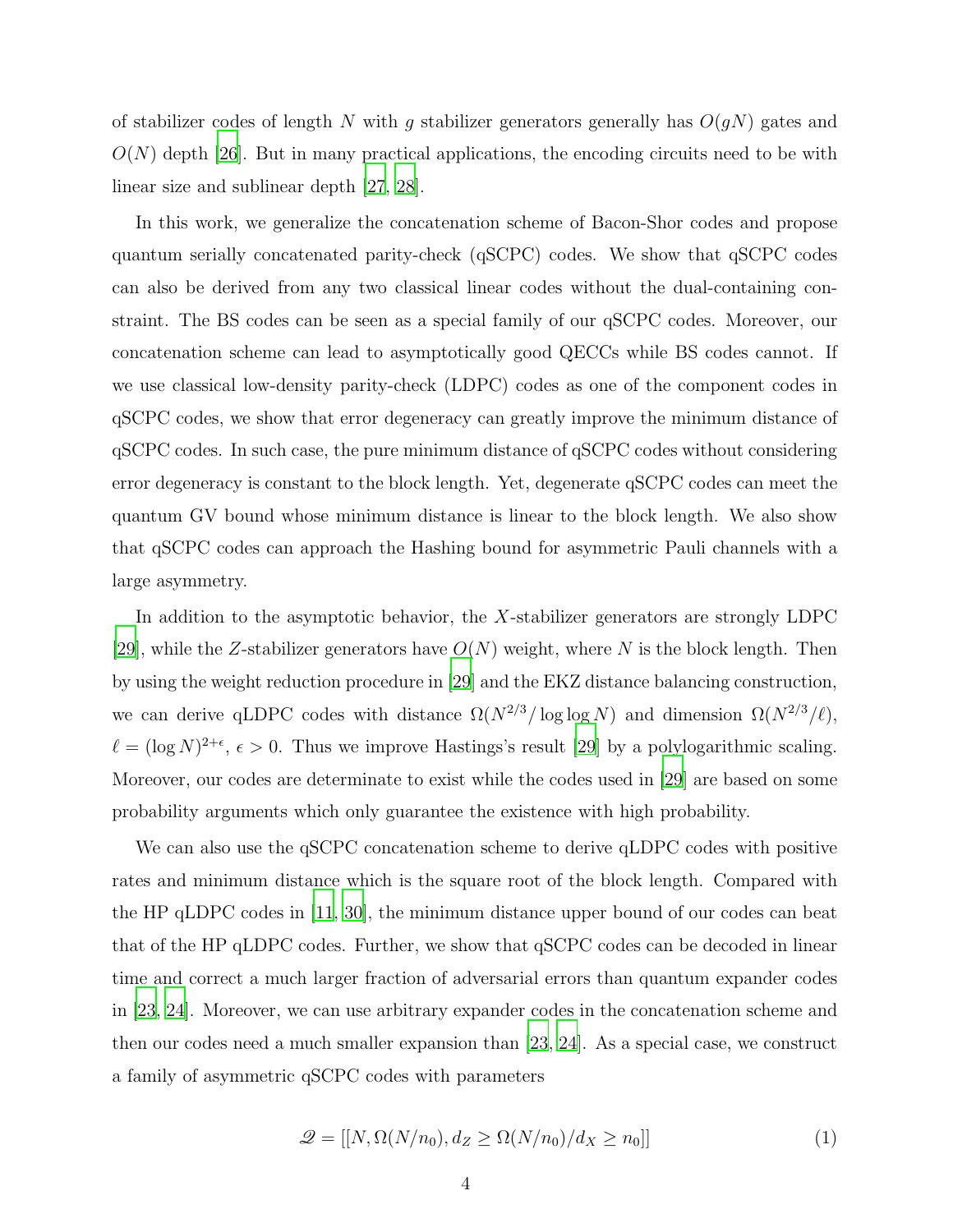by using expander codes as one of the component codes, where  $1 \le n_0 \le N$ . We show that Q also belongs to the BS code family.

Let  $n_0 = \sqrt{N}$ , we can derive a family of quantum codes with parameters

$$
\mathcal{Q}_1 = [[N, \Omega(\sqrt{N}), \Omega(\sqrt{N})]], \qquad (2)
$$

which can correct all errors of weight smaller than half the minimum distance bound in  $O(\sqrt{N})$  time. We show that  $\mathcal{Q}_1$  can be encoded fastly by a circuit of size  $O(N)$  and depth  $O(\sqrt{N})$ . Moreover,  $\mathcal{Q}_1$  can correct a random X-error with very high probability provided  $p_X < 25\%.$ 

If let  $n_0 = \log N$ , then we can derive a family of quantum codes with parameters

$$
\mathcal{Q}_2 = [[N, \Omega(N/\log N), \Omega(N/\log N)/\Omega(\log N)]],\tag{3}
$$

which can correct any random X-error with high probability and correct an almost linear number of Z-errors in  $O(N/\log N)$  time. While fault-tolerant quantum computation [\[31\]](#page-21-5) and communication [\[4](#page-20-3), [32\]](#page-21-6) prefer fast encodale and decodable codings,  $\mathcal{Q}_1$  and  $\mathcal{Q}_2$  are thus practical and beneficial for the future use.

### RESULTS

Stabilizer codes – Let  $GF(q)$  be the Galois field of size q and denote by  $GF(q^m)$  a field extension of  $GF(q)$ , where q is a prime power and  $m \geq 1$  is an integer. Denote the unitary operators  $X(u)$  and  $Z(v)$  on  $\mathbb{C}^q$  by  $X(u)|a\rangle = |a + u\rangle$  and  $Z(v)|a\rangle = \xi^{\text{Tr}(va)}|a\rangle$ , where "Tr" is the trace operation,  $\xi = \exp(2\pi i/p)$  is a primitive pth root of unity, and  $u, v \in GF(q)$ . Denote by the error group  $G_n = \{ \xi^c X(u) Z(v) | u, v \in GF(q)^n, c \in GF(p) \}$ . A stabilizer code Q is a  $q^k$ -dimensional subspace of the Hilbert space  $\mathcal{H}_n = \mathbb{C}^{q^n}$ , i.e.,

$$
Q = \{ |\varphi\rangle \in \mathcal{H}_n \mid E|\varphi\rangle = |\varphi\rangle, \ \forall \ E \in \mathcal{S} \},\tag{4}
$$

where  $S = \langle S_1, \ldots, S_{n-k} \rangle$  with stabilizer generators  $S_i(1 \leq i \leq n-k)$  is an Abelian subgroup of  $G_n$  called the stabilizer group. Then by measuring the eigenvalues of the stabilizer generators, the syndrome of errors can be revealed. An error  $E \in G_n$  is detectable if it anticommutes with some stabilizer generator  $S_i(1 \leq i \leq n-k)$  which results in a nonzero syndrome, otherwise it is undetectable and the syndrome is zero. The minimum distance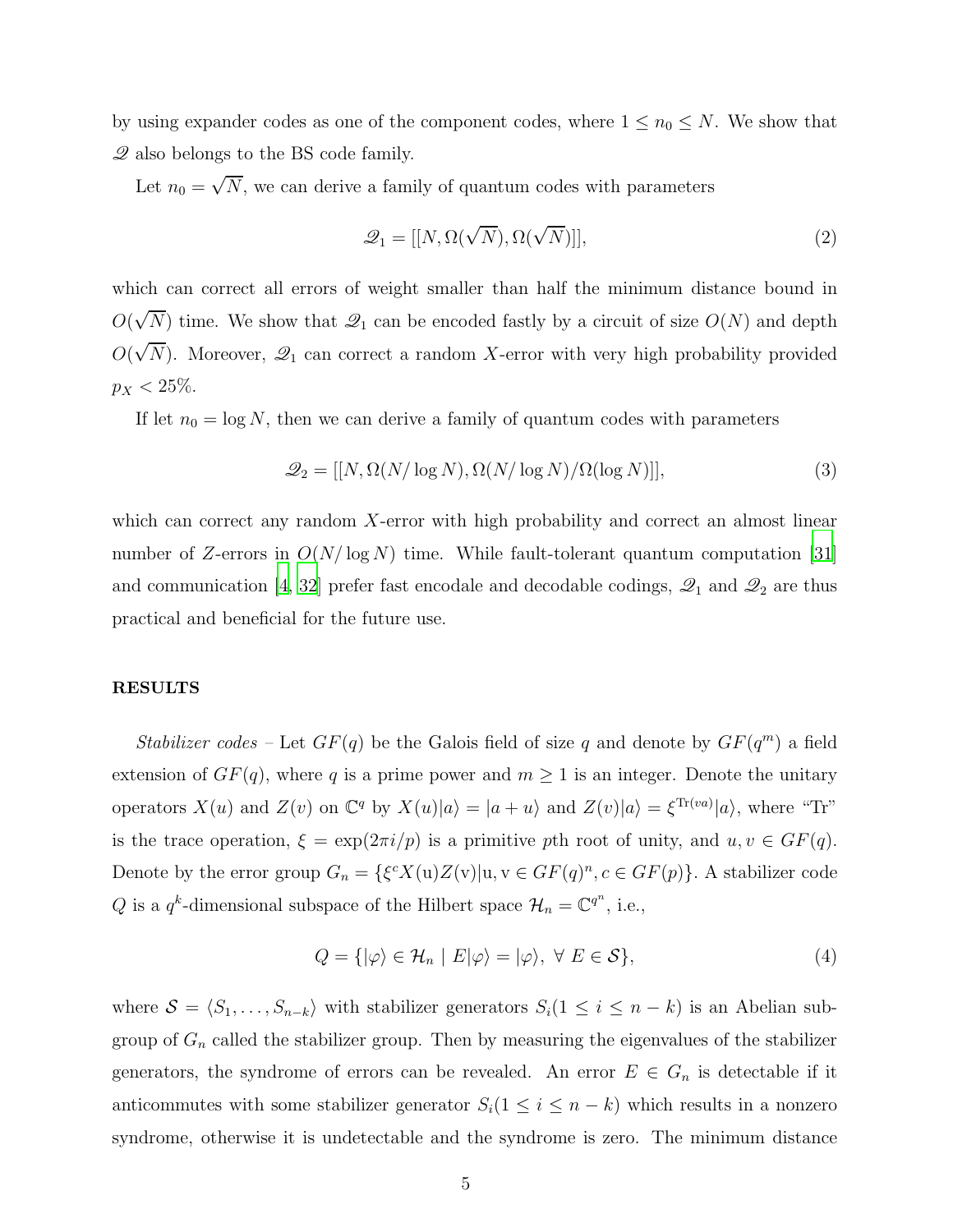d of code Q is the minimum weight of an undetectable error  $E \in G_n$ , which does not belong to the stabilizer group. We denote by  $Q = [[n, k, d]]_q$ . Q is called nondegenerate if the stabilizer group  $S$  does not contain a nontrivial element whose weight is less than d, otherwise it is degenerate. CSS codes present a direct way to construct stabilizer codes from two classical linear codes  $C_X$  and  $C_Z$  that satisfy the orthogonal relationship so that the stabilizer generators commute with each other, i.e.,  $C_X^{\perp} \subseteq C_Z$ .

 $qSCPC \ codes$  – Denote by  $C_1 = [n_1, k_1, d_1]_q$  and  $C_2 = [k_1, k_2, d_2]_q$  two classical linear codes over  $GF(q)$ . We use them to construct the serially concatenated parity-check (SCPC) code  $\mathscr{C}_X$ , where  $C_1$  and  $C_2$  are used as the inner and outer codes, respectively. Let the parity check matrix and generator matrix of  $C_i$  be  $H_i$  and  $G_i$   $(i = 1, 2)$ , respectively. We serially concatenate the parity check matrix of  $C_2$  with the generator matrix of  $C_1$  to derive

<span id="page-5-0"></span>
$$
\mathcal{H}_X = H_2 G_1,\tag{5}
$$

which is used as the parity check matrix of the SCPC code  $\mathscr{C}_X = [n_1, k_X]_q$ , where  $k_X =$  $n_1 - k_1 + k_2$ . Denote by

<span id="page-5-1"></span>
$$
\mathcal{H}_Z = H_1 \text{ and } \mathcal{C}_Z = C_1. \tag{6}
$$

It is easy to see that  $\mathcal{H}_X \mathcal{H}_Z^T = 0$  and  $\mathcal{C}_X^{\perp} \subseteq \mathcal{C}_Z$ . Thus we can derive qSCPC codes with parameters  $\mathcal{Q} = [[n_1, k_2]]_q$  by using the CSS construction.

We show that qSCPC codes include the family of BS codes. Take  $H_1 = I_{\tilde{n}_2} \otimes H_1$ ,  $G_1 = I_{\tilde{n}_2} \otimes G_1$  and  $H_2 = H_2 \otimes I_{\tilde{k}_1}$ , where  $H_1$  and  $G_1$  are the parity check and generator matrix of  $C_1 = [\tilde{n}_1, k_1, d_1]$ , respectively, and  $H_2$  is the parity check matrix of  $C_2 = [\tilde{n}_2, k_2, d_2]$ . We have

$$
\mathcal{H}_X = H_2 G_1 = \widetilde{H}_2 \otimes \widetilde{G}_1, \text{ and } \mathcal{H}_Z = I_{\widetilde{n}_2} \otimes \widetilde{H}_1.
$$
 (7)

Then  $\mathcal{H}_X$  and  $\mathcal{H}_Z$  can lead to the BS code construction [\[10\]](#page-20-8). Therefore the BS code can be seen as a specific case of qSCPC codes. It is known that BS codes are asymptotically bad and have a minimum distance scaling at most as the square root of the block length. We show that qSCPC codes are asymptotically good and can meet the quantum GV bound.

**Theorem 1** There exist qSCPC codes with parameters  $\mathcal{Q} = [[n_{\mathcal{Q}}, k_{\mathcal{Q}}, d_{\mathcal{Q}}]]_q$  meeting the quantum  $GV$  bound asymptotically, i.e.,  $\mathscr Q$  can achieve a quantum rate

<span id="page-5-2"></span>
$$
\frac{k_{\mathcal{D}}}{n_{\mathcal{D}}} \ge 1 - 2H_q(\delta_{\mathcal{D}}) - o(1) \tag{8}
$$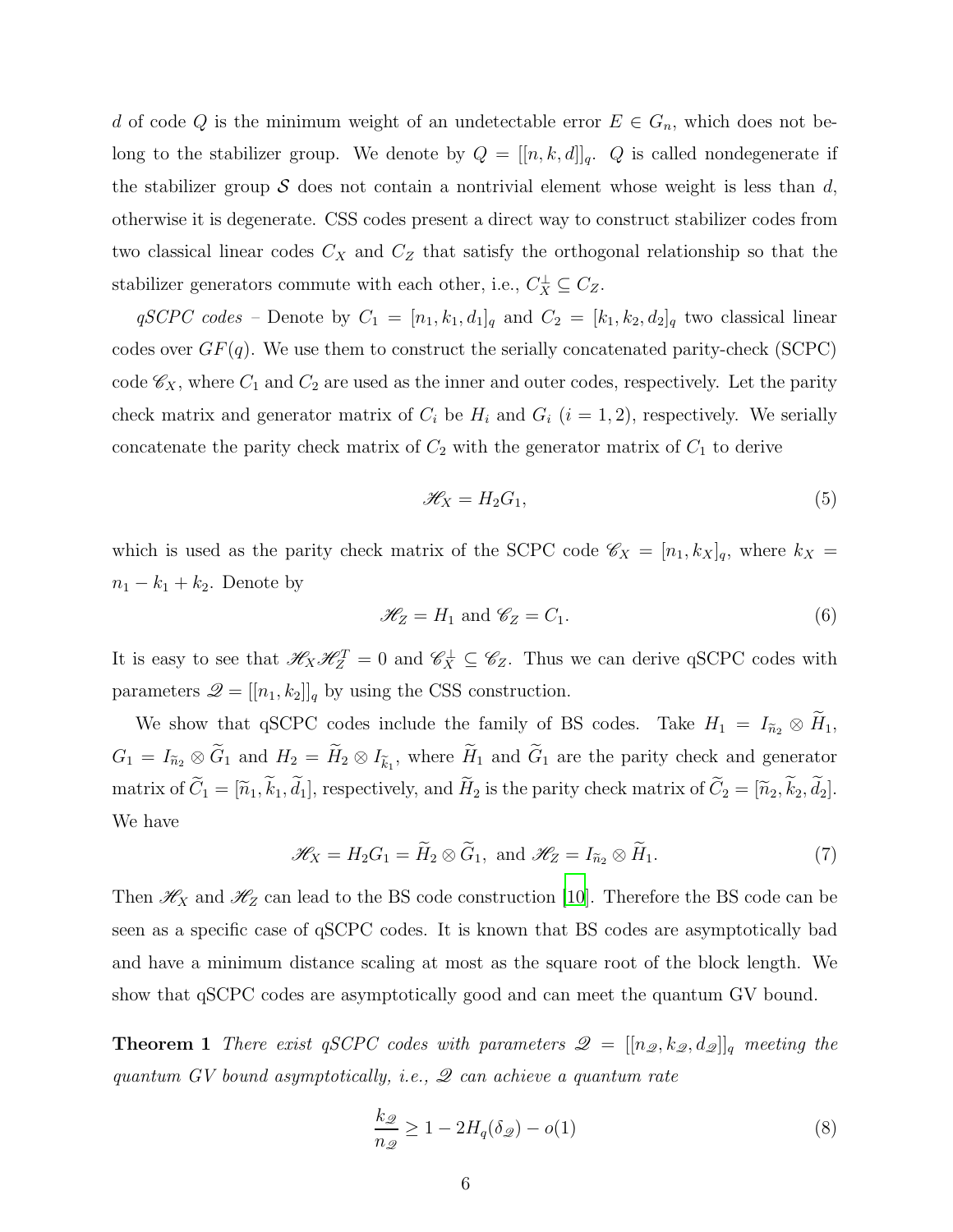for any block length  $n_{\mathscr{D}} \to \infty$ , where  $\delta_{\mathscr{D}} = d_{\mathscr{D}}/n_{\mathscr{D}}$  is the relative minimum distance, and  $H_q(x) = x \log_q(q-1) - x \log_q x - (1-x) \log_q(1-x)$  is the q-ary entropy function. There also exist asymptotically good asymmetric qSCPC codes  $\mathscr{A} = [[n_{\mathscr{A}}, k_{\mathscr{A}}, d_Z/d_X]]_q$  such that

$$
\frac{k_{\mathscr{A}}}{n_{\mathscr{A}}} \ge 1 - H_q(\delta_X) - H_q(\delta_Z) - o(1)
$$
\n(9)

for any block length  $n_{\mathscr{A}} \to \infty$ , where  $\delta_X = d_X/n_{\mathscr{A}}$  and  $\delta_Z = d_Z/n_{\mathscr{A}}$  are the relative distances, and  $0 \leq \delta_X \leq \delta_Z \leq 1-1/q$ .

Before the proof, we need to review some known results about classical alternant codes which are used as the outer codes in the concatenation construction. Let  $\alpha_1, \alpha_2, \ldots, \alpha_n$ be *n* distinct elements of  $GF(q^m)$  and let  $v_1, v_2, \ldots, v_n$  be *n* nonzero elements of  $GF(q^m)$ , where  $1 \leq n \leq q^m$ . Denote by  $\mathbf{a} = (\alpha_1, \alpha_2, \dots, \alpha_n)$  and  $\mathbf{v} = (v_1, v_2, \dots, v_n)$ . Then for any  $1 \leq k \leq n-1$ , the generalized Reed-Solomon (GRS) code  $GRS_k(\mathbf{a}, \mathbf{v})$  is defined by

$$
GRS_k(\mathbf{a}, \mathbf{v}) \equiv \left\{ (v_1 F(\alpha_1), v_2 F(\alpha_2), \dots, v_n F(\alpha_n)) \mid
$$
  

$$
F(x) \in GF(q^m)[x], \deg F(x) < k \right\}.
$$
 (10)

GRS codes are a famous family of maximum-distance-separable (MDS) codes with parameters  $\text{GRS}_k(\mathbf{a}, \mathbf{v}) = [n, k, n - k + 1]_{q^m}$  whose dual codes are still GRS codes  $\text{GRS}_k(\mathbf{a}, \mathbf{v})^{\perp} =$  $GRS_r(\mathbf{a}, \mathbf{y})$ . Let u be any vector of length n with elements over  $GF(q)$ . According to [\[33,](#page-21-7) Chap. 12, we know that the number of GRS codes  $GRS_k(a, v)$  that contain u is at most  $(q<sup>m</sup> - 1)<sup>k</sup>$ , where k and **a** are fixed while **v** is varying.

Alternant codes are obtained as subfield subcodes of GRS codes, i.e.,  $A_r(\mathbf{a}, \mathbf{y}) \equiv$  $GRS_k(a, v)|GF(q)$ , where  $r = n - k$  is the degree of alternant codes. It is known that the dimension and and the distance of alternant codes  $\mathcal{A}_r(\mathbf{a}, \mathbf{y})$  satisfy  $k_A \geq n - mr$  and  $d_A \geq r+1$ , respectively, see [\[33](#page-21-7), Chap. 12]. For fixed k and a, but varying y, it is easy to see that the number of alternant codes  $\mathcal{A}_r(\mathbf{a}, \mathbf{y}) \equiv \text{GRS}_k(\mathbf{a}, \mathbf{v}) | GF(q)$  that contain  $u \in GF(q)^n$ is also at most  $(q^m-1)^k$ . Alternant codes form a large family of linear codes which include many important subclasses, e.g., Bose-Chaudhuri-Hocquenghem (BCH) codes and Goppa codes. They play a significant role in the McEliece cryptosystem, and furthermore alternant codes can meet the GV bound asymptotically [\[33](#page-21-7)]. We use alternant codes as the outer codes in qSCPC codes.

*Proof:* Let  $C_1 = [n_1, k_1, d_1]_q$  be an arbitrary linear code. Let  $C_2 = [k_1, k_2, d_2]_q$  be an alternant code. We construct a pair of dual-containing codes  $\mathscr{C}_X^{\perp} \subseteq \mathscr{C}_Z$  according to [\(5\)](#page-5-0) and [\(6\)](#page-5-1). By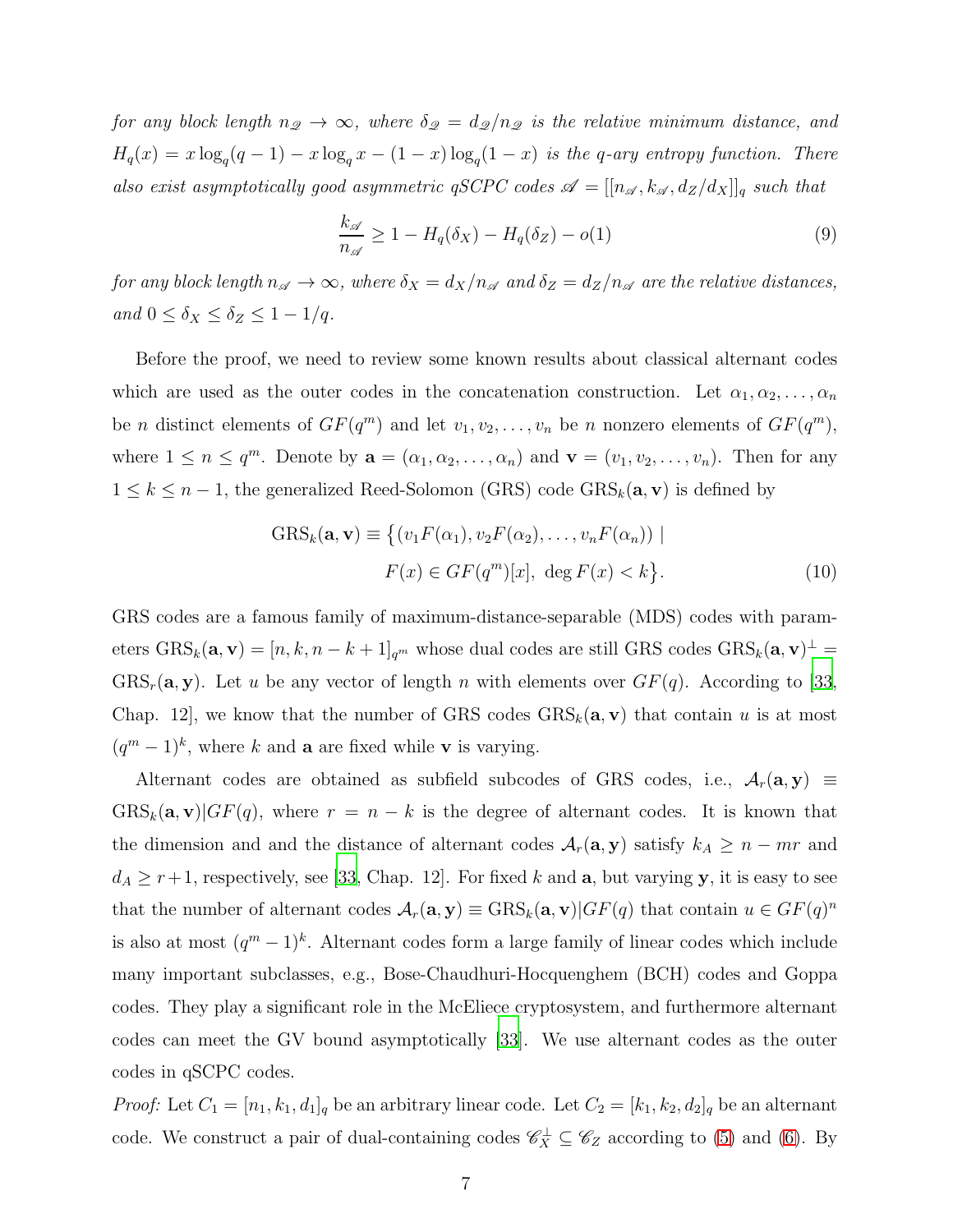using the CSS construction, we can derive the qSCPC codes  $\mathcal{Q} = [[n_1, k_2]]_q$  whose minimum distance is given by

<span id="page-7-1"></span>
$$
d_{\mathcal{Q}} = \min \{ \text{wt}(c) | c \in (\mathscr{C}_{Z} \backslash \mathscr{C}_{X}^{\perp}) \cup (\mathscr{C}_{X} \backslash \mathscr{C}_{Z}^{\perp}) \}
$$
  
= 
$$
\min \{ \omega_{1}, \omega_{2} \},
$$
 (11)

where  $\omega_1 = \min \{ \text{wt}(c) | c \in \mathscr{C}_Z \backslash \mathscr{C}_X^{\perp} \} \ge d_1$ , and  $\omega_2 = \min \{ \text{wt}(c) | c \in \mathscr{C}_X \backslash \mathscr{C}_Z^{\perp} \}$  $\mathcal{E}_Z^{\perp}$ . Since  $\mathcal{C}_Z = C_1$ can be chosen arbitrarily, we let  $C_1$  be an asymptotically good linear code which can meet the classical GV bound, i.e.,

<span id="page-7-2"></span>
$$
\frac{k_1}{n_1} \ge 1 - H_q(\delta_1) - o(1),\tag{12}
$$

where  $\delta_1 = d_1/n_1$  is the relative minimum distance. Next we need to determine  $\omega_2$ . Since we know nothing about the distance of the dual code  $C_1^{\perp}$  $\frac{1}{1}$ , there maybe some (very) low weight vectors coming from  $C_1^{\perp}$  $\frac{1}{1}$ . If we do not consider error degeneracy, the minimum distance of  $\mathscr{C}_X$  is unknown and maybe very small. Fortunately, vectors come from  $C_1^{\perp}$  do not affect the computation of  $\omega_2$  because they are degenerate. For any nonzero vector  $\nu$  with Hamming weight less than  $\lambda_X$ , we denote the syndrome from the inner code by

$$
S_{\nu} \equiv G_1 \nu^T. \tag{13}
$$

If  $S_{\nu} = 0$ , then  $\nu$  must belong to  $C_1^{\perp}$  and is degenerate when we compute  $\omega_2$ . Therefore we only need to consider the case which makes  $S_{\nu} \neq 0$ . Let  $1 \leq f_X \leq k_1$  and denote by  $k_{f_X} = k_1 - (k_1 - f_X)/m$ , where  $m|(n_1 - f_X)$ . For some given  $\mathbf{a} \in GF(q^m)^{k_1}$  and varying  $\mathbf{v} \in GF(q^m)^{k_1}$ , let

$$
C_2 \equiv \mathcal{A}_{k_1 - k_{f_X}}(\mathbf{a}, \mathbf{y}) = \text{GRS}_{k_{f_X}}(\mathbf{a}, \mathbf{v}) | GF(q)
$$
(14)

be an alternant code. Then the dimension of  $C_2$  satisfies

$$
k_2 \ge k_1 - m(k_1 - k_{f_X}) = f_X. \tag{15}
$$

We know that the number of alternant codes  $C_2$  that contain  $S_\nu$  does not relate to the Hamming weight of  $S_{\nu}$  and is at most

<span id="page-7-0"></span>
$$
(q^m - 1)^{k_1 - (k_1 - f_X)/m}.
$$
 (16)

On the other hand, the total number of alternant codes  $C_2$  is equal to the number of the choice of **v**, and it is equal to  $(q^m - 1)^{k_1}$ . Therefore if

$$
\sum_{j=1}^{\lambda_X - 1} (q - 1)^j \binom{n_1}{j} < (q^m - 1)^{(k_1 - f_X)/m},\tag{17}
$$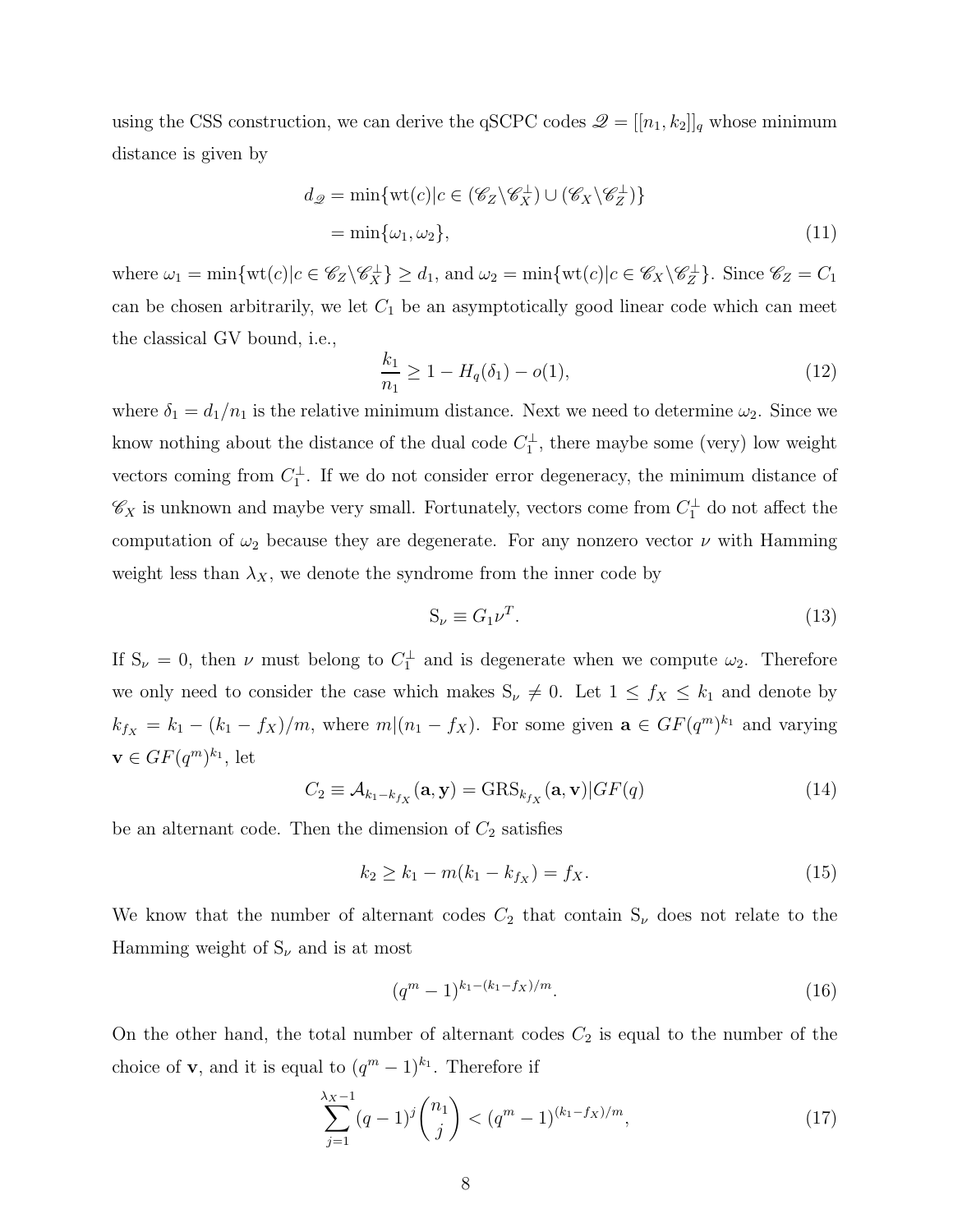then there exists an alternant code such that there do not exist vectors  $c \in \mathscr{C}_X \backslash \mathscr{C}_Z^{\perp}$  with weight less than  $\lambda_X$ . Taking the limit as  $n_1 \to \infty$  in [\(17\)](#page-7-0), we can derive

<span id="page-8-0"></span>
$$
\frac{k_2}{n_1} \ge \frac{f_X}{n_1} = \frac{k_1}{n_1} - H_q(\frac{\lambda_X}{n_1}) - o(1). \tag{18}
$$

Combining  $(11)$ ,  $(12)$ , and  $(18)$  above together, we have

$$
\begin{cases}\n\frac{k_1}{n_1} \ge 1 - H_q(\frac{d_1}{n_1}) - o(1), \\
\frac{k_2}{n_1} \ge \frac{k_1}{n_1} - H_q(\frac{\lambda_X}{n_1}) - o(1), \\
d_{\mathscr{Q}} \ge \min\{d_1, \lambda_X\}.\n\end{cases} (19)
$$

If we let  $\lambda_X = d_1 + c$ , where c is any constant, then we have

$$
\frac{k_{\mathcal{D}}}{n_1} = \frac{k_2}{n_1} \ge 1 - 2H_q(\frac{d_{\mathcal{D}}}{n_1}) - o(1). \tag{20}
$$

If we admit the asymmetry between the minimum distance  $\omega_1$  and  $\omega_2$ , and use the CSS construction for asymmetric quantum codes, then we have

$$
\frac{k_{\mathcal{Q}}}{n_1} \ge 1 - H_q(\frac{\omega_1}{n_1}) - H_q(\frac{\omega_2}{n_1}) - o(1). \tag{21}
$$

 $\Box$ 

It is known that there exist families of asymptotically good LDPC codes which can achieve the classical GV bound. But the dual of LDPC codes has a low-density generator matrix (LDGM) and thus the minimum distance is constant. If we use LDPC codes as the inner code  $C_1$  in SCPC codes, then the pure minimum distance of qSCPC codes without considering error degeneracy is constant to the block length. After introducing error degeneracy, the low weight codewords in the dual of LDPC codes do not affect the counting arguments in the proof of Theorem [1.](#page-5-2) Therefore, qSCPC codes are highly degenerate and the minimum distance is greatly improved from a constant to be linear with the block length.

Construction of qLDPC codes from qSCPC codes by using the EKZ distance balancing– In  $[16, 29]$  $[16, 29]$ , Hastings *et al.* randomly choose the X- and Z-stabilizer generators with average weight  $\beta \log N$  and  $\Theta(N)$ , respectively. Then for sufficiently large  $\beta$ , they show that the resultant quantum codes of length N have  $d_X, d_Z = \Theta(N)$  with high probability. By using the weight reduction procedure and the distance balancing construction, Hastings shows that there exists a family of qLDPC codes of distance  $\Omega(N^{2/3}/polylog(N))$  and dimension  $\Omega(N^{2/3}/\text{polylog}(N)).$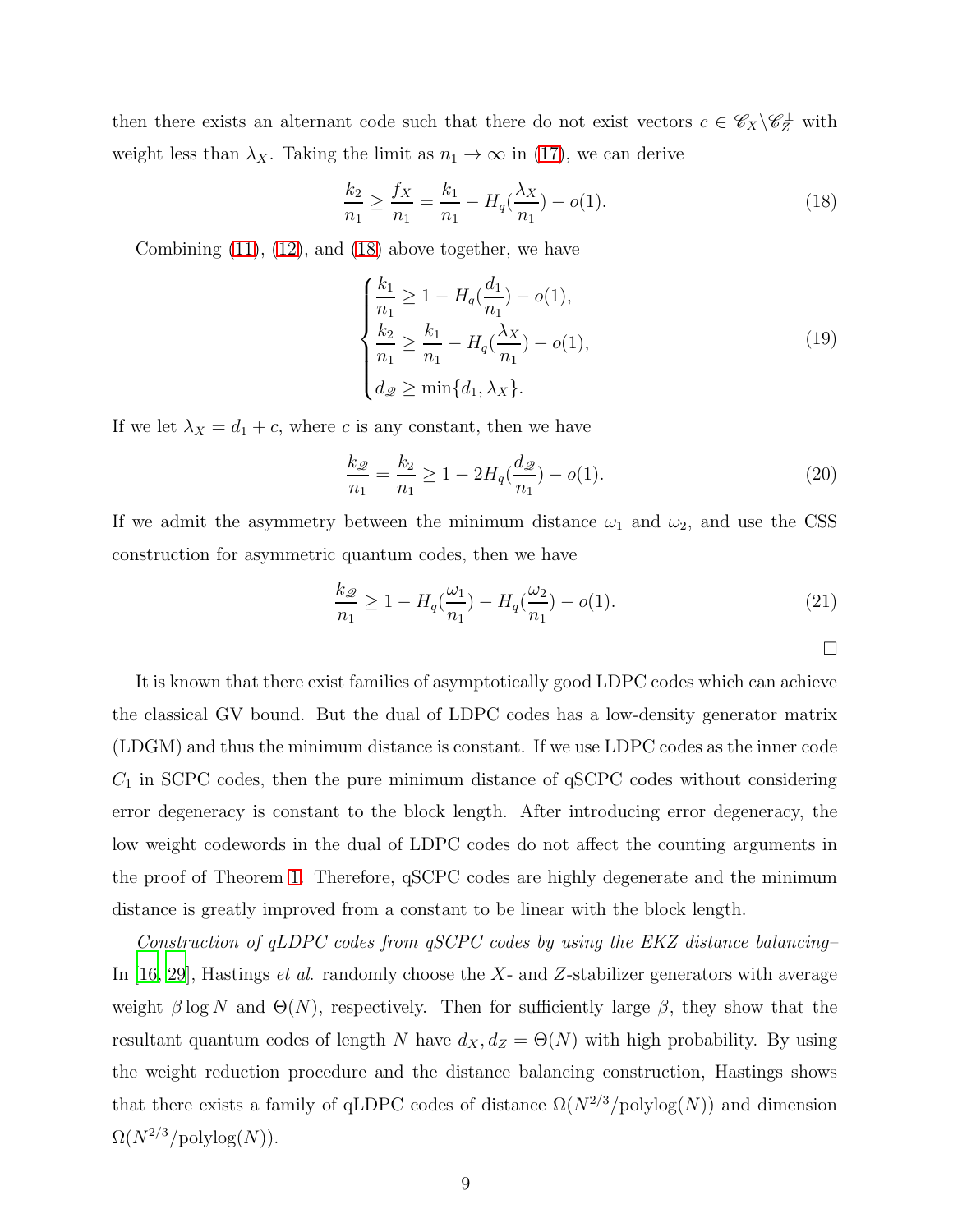In our construction, we can use any asymptotically good LDPC codes as the inner codes to derive qSCPC codes with linear distance and dimension. Further, the Z-stabilizer generators satisfy the LDPC constraint. Then we can derive families of qLDPC codes by using the weight reduction procedure and the EKZ distance balancing construction. We use some notations and definitions of quantum codes in [\[29,](#page-21-3) [34\]](#page-21-8). For any CSS code of length  $N$ , denote  $w_X$  and  $w_Z$  by the maximum weight of X- and Z-stabilizer generators, respectively. For  $1 \leq i \leq N$ , denote the number of X- and Z-stabilizer generators acting on the *i*-th qubit by  $q_{X_i}$  and  $q_{Z_i}$ , respectively. Let  $q_X = \max\{q_{X_i} | 1 \leq i \leq N\}$  and  $q_Z = \max\{q_{Z_i} | 1 \leq i \leq N\}$ . First we have the following result:

<span id="page-9-0"></span>**Lemma 1** Let N be an positive integer and  $\ell = (\log N)^{2+\epsilon}$ ,  $\epsilon > 0$ . There exists a family of weight reduced  $qSCPC$  codes  $Q = [[N^2\ell, K, d_Z/d_X]]$  with  $w_X, q_X = O(1)$ ,  $w_Z, q_Z =$  $O(\log \log N)$ ,  $K = \Omega(N)$ , and  $d_X = \Omega(N^2)$ ,  $d_Z = \Omega(N\ell)$ .

*Proof:* From Theorem [1,](#page-5-2) we know that there exist qSCPC codes  $Q' = [[N, K, d'_Z/d'_X]]$  with  $K = \Theta(N)$ , and  $d'_{X}, d'_{Z} = \Theta(N)$ . Further, the X-stabilizer generators of  $Q'$  are LDPC, then we have  $w'_X, q'_X = O(1)$ . But  $w'_Z$  $Z'_Z, q'_Z = \Theta(N)$ . We use the thickening in [\[29\]](#page-21-3) to reduce the  $q'_Z$ Z of Q' and we take  $\ell' = \Theta(N)$ ,  $w = \Theta(\log \log N)$ . According to [\[29](#page-21-3), Lemma 3], we can reduce  $q'_{2}$ '<sub>Z</sub> to  $O(\log \log N)$  while the length and X-distance of  $Q'$  are increased to  $\Omega(N^2)$ . By using the coning in [\[29,](#page-21-3) Lemma 8],  $w'_2$  $Z$  is reduced to  $O(\log \log N)$ , the length is increased to  $N^2 \ell$ , and the Z-distance of  $Q'$  is increased to  $\Omega(N\ell)$ . Therefore, we can derive a weight reduced qSCPC code  $Q = [[N^2 \ell, K, d_Z/d_X]],$  where  $K = \Omega(N)$ , and  $d_X = \Omega(N^2), d_Z = \Omega(N\ell)$ .  $\Box$ 

<span id="page-9-1"></span>**Proposition 1** There exists a family of qLDPC codes of length N, distance  $\Omega(N^{2/3}/\log \log N)$ , and dimension  $\Omega(N^{2/3}/\ell)$ , where  $\ell = (\log N)^{2+\epsilon}$ ,  $\epsilon > 0$ .

*Proof:* By using the soundness parameters of quantum codes in [\[29](#page-21-3), [34\]](#page-21-8), we can reduce the qSCPC codes into qLDPC codes. Notice that Ref. [\[29](#page-21-3)] used quantum codes of  $w_X, q_X, w_Z, q_Z = O(\log N)$  to derive qLDPC codes of distance  $\Omega(N^{2/3}/\text{polylog}N)$ . Here, our weight reduced qSCPC codes in Lemma [1](#page-9-0) have  $w_X, q_X, w_Z, q_Z = O(\log \log N)$ . By using the soundness properties in [\[29,](#page-21-3) [34](#page-21-8)] and the EKZ distance balancing construction, we can derive qLDPC codes of distance  $\Omega(N^{2/3}/\log \log N)$  and dimension  $\Omega(N^{2/3}/\ell)$ .

It is shown that Proposition [1](#page-9-1) improves the result of [\[29,](#page-21-3) Theorem 2] by a polylogarithmic scaling. Also, the distance of Proposition [1](#page-9-1) is slightly better than that of qLDPC codes in [\[17](#page-20-13)] of distance  $\Omega(N^{2/3}/\log N)$ .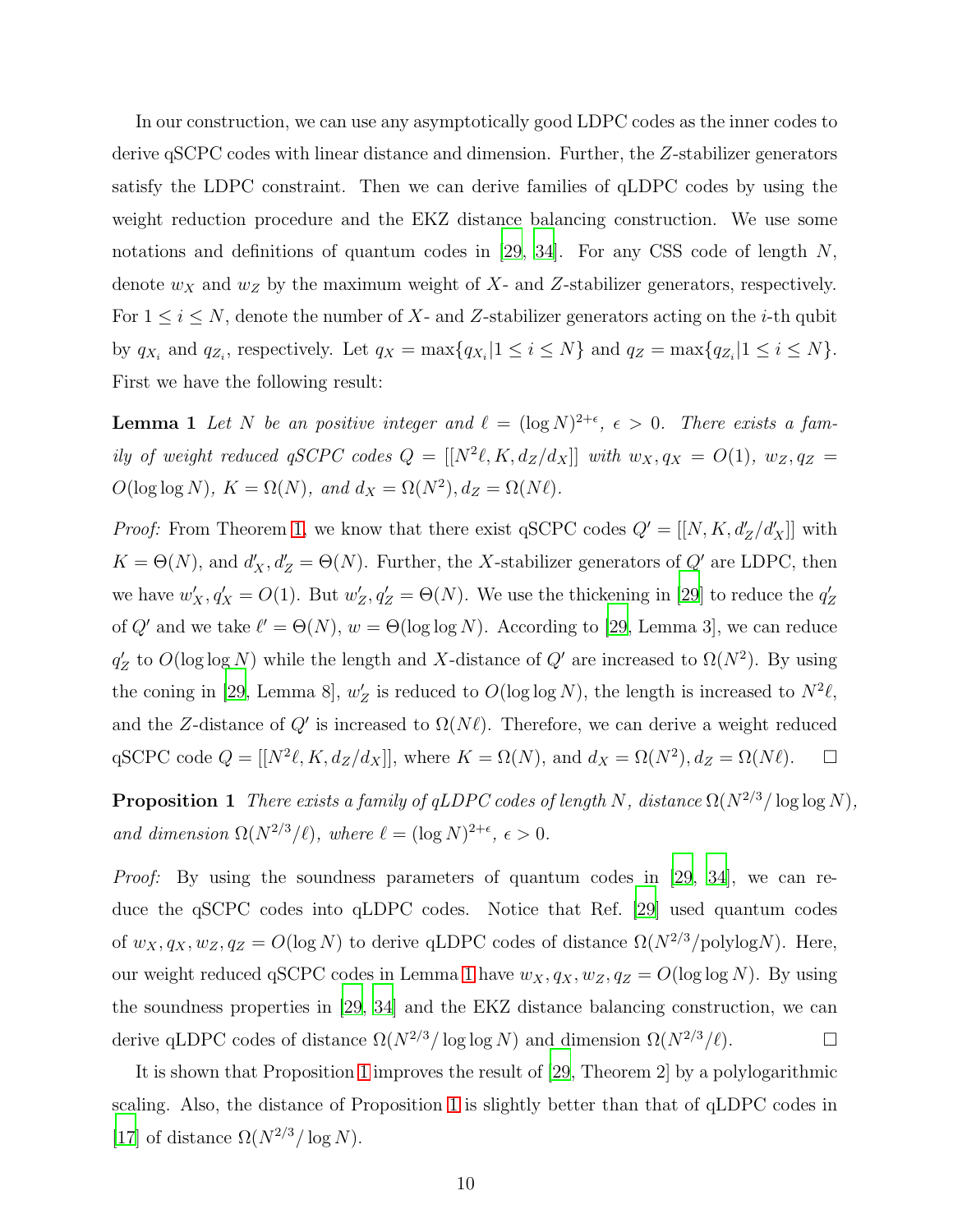On the other hand, if we use LDGM codes as the inner codes and asymptotically good LDPC codes as the outer codes to construct qSCPC codes, we can obtain asymmetric qLDPC codes with  $d_X = \Theta(N)$  and  $d_Z = O(1)$ . By using the EKZ distance balancing construction, we can obtain qLDPC codes with positive rates and minimum distance proportional to the square root of the block length. They have the same minimum distance scaling with the HP qLDPC codes while maintaining a positive rate. However we show that the exact minimum distance upper bound of our construction is better than that of the HP qLPDC codes.

Suppose that we have an LDPC code  $C_0 = [n_0, k_0]$  whose parity check matrix  $P_0$  has row weight  $w_r$  and column weight  $w_g$ , where  $w_r$  and  $w_g$  are both constant and  $0 < w_g < w_r$ . Denote by  $\alpha_0 = w_g/w_r = r_0/n_0$ . Then we can derive an LDGM code  $C_1 = [n_1, k_1, d_1]$  whose generator matrix and parity check matrix are given by

$$
G_1 = [I, P_0]
$$
, and  $H_1 = [P_0^T, I]$ ,

respectively. It is easy to see that  $n_1 = n_0 + r_0$ ,  $k_1 = r_0$ , and  $d_1 = w_r + 1$ . Next, we let  $C_2 = [k_1, k_2, d_2]$  be an arbitrary asymptotically good LDPC code, i.e.,  $k_2 = \kappa_2 k_1, d_2 = \delta_2 k_1$ , where  $0 < \kappa_2, \delta_2 < 1$ .

Denote the SCPC code of  $C_1$  and  $C_2$  by  $\mathscr{C}_Z$  with a parity check matrix  $\mathscr{H}_Z = H_2G_1$ . We use  $\mathscr{C}_Z$  to correct Z-errors and use  $C_1$  to correct X-errors. Then we can derive an asymmetric qLDPC code with parameters

<span id="page-10-1"></span>
$$
\mathscr{A} = [[n_1, k_2, d_Z/d_X]], \tag{22}
$$

where  $d_Z \geq d_2/w_g$  and  $d_X > w_r$ . Therefore, we derive a family of qLDPC codes with a large asymmetry, where the Z distance  $d_Z = \Omega(n_1)$  and the X distance  $d_X$  is a constant. Next, we use the distance balancing method in  $[14, 34]$  $[14, 34]$  to improve the X distance. Let  $C_A = [n_A, k_A, d_A]$  be an asymptotically good LDPC code with  $k_A = \kappa_A n_A$ ,  $d_A = \delta_A n_A$ , where  $0 < \kappa_A, \delta_A < 1$ , and let  $d_A = d_2/(w_r w_g)$  (we assume that  $d_2/(w_r w_g)$  is an integer). After the distance balancing, we can get a family of qLDPC codes with parameters

<span id="page-10-0"></span>
$$
\mathcal{Q}_B = [[n_1 n_A + r_2 r_A, k_2 k_A, \mathcal{D} \ge d_2/w_g]]
$$
  
= [[N, \kappa\_2 \kappa\_A \alpha\_0 \hat{n}\_0^2, \mathcal{D} \ge \sqrt{\delta\_2 \delta\_A} \hat{n}\_0]] (23)

where  $N = (1 + \alpha_0 + \rho_2 \rho_A \alpha_0) \hat{n}_0^2$ ,  $\rho_2 = 1 - \kappa_2$ ,  $\rho_A = 1 - \kappa_A$ , and  $\hat{n}_0 = \sqrt{\delta_2/(\delta_A w_r^2)} n_0$ . Therefore the balanced qSCPC codes have a minimum distance scaling as  $\Omega(\sqrt{n_{\mathscr{D}_B}})$  while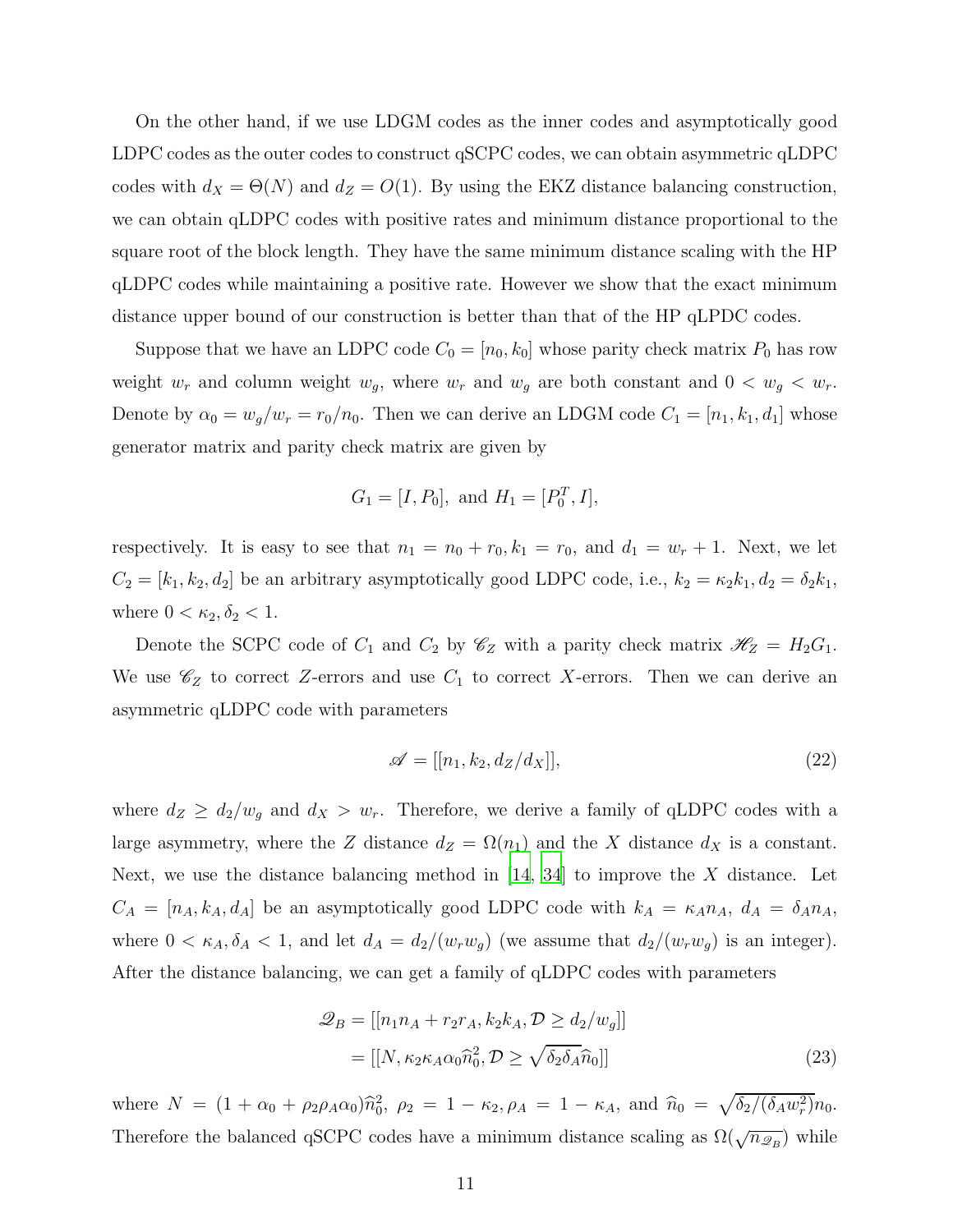maintaining a positive code rate. We compare [\(23\)](#page-10-0) with the parameters of the HP qLDPC codes in [\[11](#page-20-9)] with parameters

$$
\mathcal{Q}_P = [[(1+\rho_P^2)n_P^2, \kappa_P^2 n_P^2, \ge \delta_P n_P]], \tag{24}
$$

where  $0 < \kappa_P, \delta_P < 1$ ,  $n_P$  is the length of the corresponding classical component code. To facilitate comparisons, we take  $\delta_2 = \delta_A = \delta_P$ , and for asymptotically good LDPC codes, e.g., meeting the classical GV bound [\[13\]](#page-20-11), we can also assume that  $\kappa_2 = \kappa_A = \kappa_P$  and  $\rho_2 = \rho_A = \rho_P$ . We let  $(1 + \alpha_0 + \rho_2 \rho_A \alpha_0) \hat{n}_0^2 = (1 + \rho_P^2) n_P^2$  so that the balanced qSCPC codes have the same code length with HP qLDPC codes, then

$$
\sqrt{\delta_2 \delta_A} \widehat{n}_0 = \sqrt{\frac{1 + \rho_2^2}{1 + \alpha_0 + \alpha_0 \rho_2^2}} \delta_P n_P.
$$
\n(25)

If  $\alpha_0 < \rho_2^2/(1+\rho_2^2)$ , then the minimum distance of the balanced qSCPC codes is larger than that of the HP qLDPC codes. One disadvantage is that the dimension of the balanced qSCPC codes maybe smaller than that of the HP qLDPC codes. However, the minimum distance upper bound of qLDPC codes with positive rate is improved by the balanced qSCPC codes.

We take an example to illustrate the improvement. According to the classical GV bound, the relative minimum distance  $\delta_P$  is less than  $1/2$  if maintaining a positive code rate. Then the minimum distance of any  $HP \, qLDPC$  code of length N with a positive code rate is less than 0.36 $\sqrt{N}$ . We take  $\delta_2 = \delta_A = 0.49$  and then  $\rho_2 = \rho_A \approx 0.997$ . We can take an arbitrary  $\alpha_0 < \rho_2^2/(1+\rho_2^2) \approx 0.498$ , e.g.,  $\alpha_0 = 0.1$ . Then the minimum distance of the balanced qSCPC codes of length N is  $\approx 0.447\sqrt{N}$  which is larger than  $0.36\sqrt{N}$ . In more general, we have the following result.

Proposition 2 There exists a family of qLDPC codes of length N and minimum distance  $0 < d \leq (0.5 - \epsilon)\sqrt{N}$ , where  $\epsilon > 0$  is constant, while maintaining a positive code rate.

*Proof:* By the GV bound, we take  $\alpha_0 = \epsilon_0$ ,  $\delta_2 = \delta_A = 0.5 - \epsilon_1$  and then  $\rho_2 = \rho_A = 1 - \epsilon_2$ , where  $\epsilon_0, \epsilon_1, \epsilon_2 > 0$ . According to [\(23\)](#page-10-0), we have

$$
\frac{d_{\mathcal{Q}_B}}{\sqrt{N_{\mathcal{Q}_B}}} \ge \frac{0.5 - \epsilon_1}{\sqrt{1 + \epsilon_0 + (1 - \epsilon_2)\epsilon_0}} = 0.5 - \epsilon.
$$
\n(26)

 $\Box$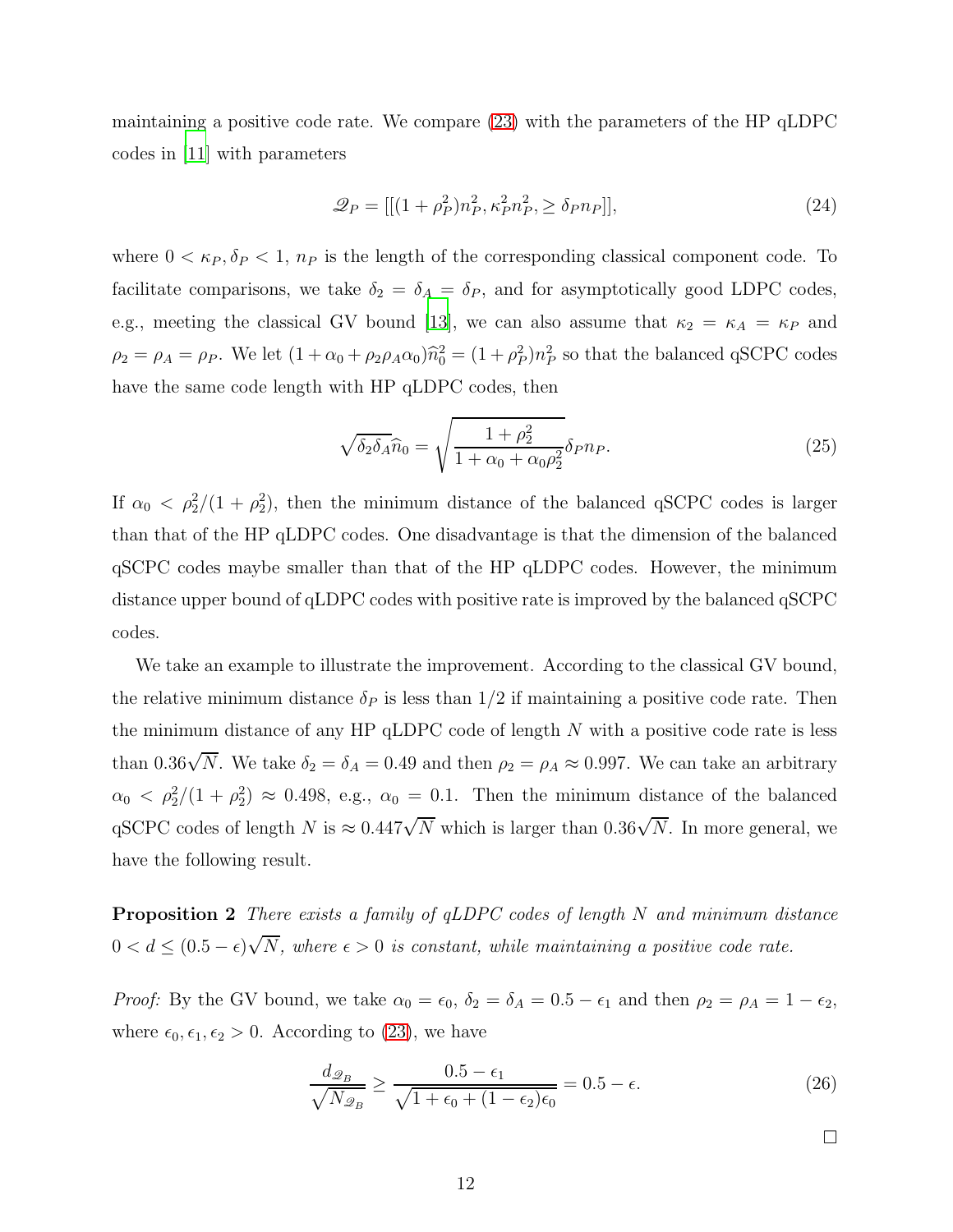Next, we discuss the decoding complexity of our codes. For correcting Z-errors, we let the component code  $C_2$  be a classical expander code in [\[35](#page-21-9)]. Let  $G = (\mathbf{L} \cup \mathbf{R}, E)$  be a  $(c, d)$ regular bipartite graph with each variable node in  $L$  has degree  $c$ , each constraint node in **R** has degree d, and  $d > c$ . G is called a  $(\delta, \vartheta)$ -left expander graph if for every subset  $S \subseteq L$ with  $|S| \leq \delta |L|$ , there is  $|\mathcal{N}(S)| \geq \vartheta c |S|$ , where  $\mathcal{N}(S) \subseteq \mathbf{R}$  is the set of neighbors of S. Similarly, if for every subset  $T \subseteq \mathbf{R}$  with  $|T| \leq \tilde{\delta}|\mathbf{R}|$ , there is  $|\mathcal{N}(S)| \geq \tilde{\vartheta}d|T|$ , then G is called a  $(\tilde{\delta}, \tilde{\vartheta})$ -right expander graph. Let  $C_d$  be a classical linear code of length d. The classical expander code  $C(G, C_d)$  is the linear code of length  $n = |L|$  such that for every constraint node j in **R**, the neighbors of j consist a codeword of  $C_d$ . Expander codes are asymptotically good codes and can be decoded very efficiently [\[35\]](#page-21-9).

<span id="page-12-0"></span>**Lemma 2** ([\[35](#page-21-9)]) Let  $G = (\mathbf{L} \cup \mathbf{R}, E)$  be a  $(c, d)$ -regular  $(\delta, 3/4 + \epsilon)$ -left expander graph for any  $\epsilon > 0$ . Let  $C_d = [d, d-1, 2]$  be the code consisting of codewords of even weight. Then the expander code  $C(G, C_d)$  of block length  $n = |\mathbf{L}|$  has a rate  $1 - c/d$  and can decode any  $\delta_0 < \delta(1+4\epsilon)/2$  fraction of adversarial errors in  $O(n)$  time. Further,  $C(G, C_d)$  can also be decoded in  $O(\log(n))$  time by using a parallel decoder that uses a circuit of size  $O(n \log(n))$ and depth  $O(\log(n))$ .

<span id="page-12-1"></span>We let the component code  $C_2$  in the SCPC code be an expander code and we have the following result.

**Lemma 3** Let  $G = (\mathbf{L} \cup \mathbf{R}, E)$  be a  $(c,d)$ -regular  $(\delta, 3/4 + \epsilon)$ -left expander graph for any  $\epsilon > 0$ . There exist a family of asymmetric qLDPC codes with parameters  $\mathcal{Q} = [[(1 +$  $\alpha_0$  $\alpha_0$ ,  $(1-c/d)\alpha_0 n_0$ ], where  $0 < \alpha_0 < 1$  and  $n_0 > 0$  is an integer.  $\mathscr Q$  can correct any pattern of Z-errors of weight less than  $\delta(1+4\epsilon)n_0\alpha_0/2$  and simultaneously correct any pattern of X-errors of some constant weight in linear time. Further, we can decode both Z-errors and X-errors in logarithmic time with a parallel decoder that uses an almost linear number of classical processors.

*Proof:* Let  $C_1$  be an LDGM code and let  $C_2$  be an expander code of length  $k_1$  with a  $(c_2, d_2)$ regular  $(\delta_2, \vartheta_2)$ -left expander graph. The expansion is given by  $\vartheta_2 = 3/4 + \epsilon_2$  for any  $\epsilon_2 > 0$ . Then  $C_2$  is asymptotically good and can be decoded efficiently according to Lemma [2.](#page-12-0) We can obtain an asymmetric qLDPC code  $\mathscr A$  with parameters as in [\(22\)](#page-10-1). Suppose that there is an adversarial Z-error  $e_Z$  of weight less than  $\delta_2(1+4\epsilon_2)k_1/(2w_g)$  happening in the received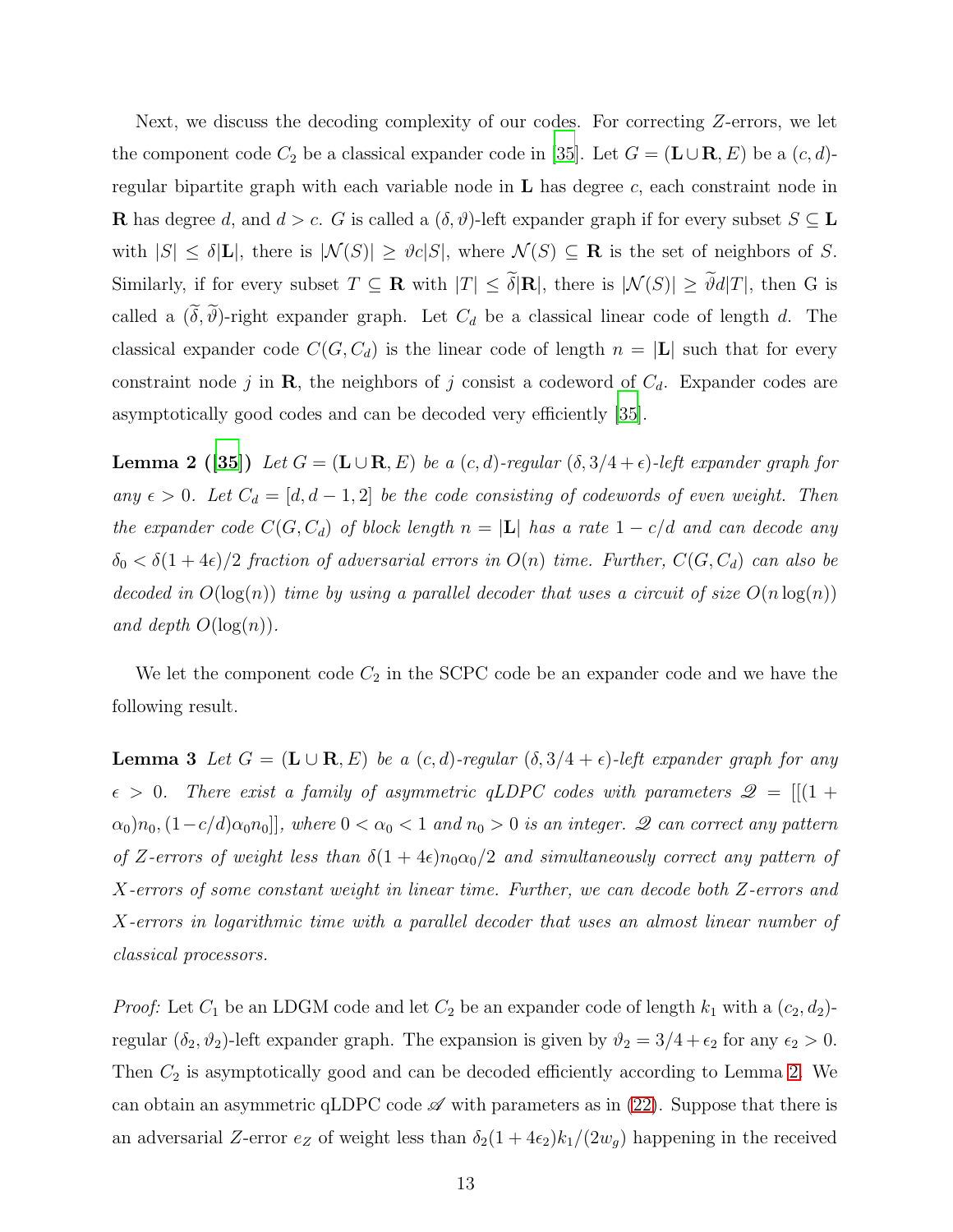codeword. By measuring the ancilla, we can obtain the syndrome information as follows

$$
S_Z = H_2 G_1 e_Z^T. \tag{27}
$$

If  $G_1e_2^T = 0$ , which results in a zero syndrome, then  $e_Z$  is degenerate and we do not need to correct it. Thus we only need to consider  $G_1e_2^T \neq 0$ . Here, we regard  $S_Z \equiv G_1e_2^T$  as a logical error sequence happening to the outer code  $C_2$  and we do the decoding by using the expander code  $C_2$ . Since the weight of  $\tilde{S}_Z$  must be less than  $\delta_2(1+4\epsilon_2)k_1/2$ , we can always correct it efficiently in linear time according to Lemma [2.](#page-12-0) After the decoding, the decoded  $\widetilde{S}_Z$  can be seen as the syndrome of  $G_1e_Z^T$ , i.e.,  $G_1e_Z^T = \widetilde{S}_Z$ . We just let  $\widetilde{e}_Z = (\widetilde{S}_Z^T)$  $Z^2, 0, \ldots, 0)$ and notice that  $G_1 \tilde{e}_Z \stackrel{also}{=} \tilde{S}_Z$ . Thus  $\tilde{e}_Z$  and  $e_Z$  are degenerate and we utilize the error degeneracy phenomenon to facilitate the decoding. By Lemma [2,](#page-12-0) we can also decode Zerrors in logarithmic time with a parallel decoder that uses an almost linear number of classical processors.

Next, we decode X-errors by using the LDGM code  $C_1$ . If we use the one-step majoritylogic (OSMLG) decoding algorithm to decode the LDGM code, then we can correct any adversarial X-error of weight less than  $\lfloor (d_1 - 1)/2 \rfloor$  in  $O(n_0)$  time. Further, the OSMLG algorithm can be easily carried out in parallel, and then we can decode  $X$ -errors in constant time and require a classical hardware overhead linear to  $n_0$ .

The qLDPC codes in Lemma [3](#page-12-1) have a large asymmetry for correcting Z-errors and Xerrors, respectively. We apply the distance balancing methods in [\[14](#page-20-12), [34](#page-21-8)] to improve the X-error correction ability of  $\mathscr A$  by using an additional classical LDPC code.

**Theorem 2** Let  $G_2 = (\mathbf{L}_2 \cup \mathbf{R}_2, E_2)$  be a  $(c_2, d_2)$ -regular  $(\delta_2, 3/4 + \epsilon_2)$ -left expander graph, and let  $G_A = (\mathbf{L}_A \cup \mathbf{R}_A, E_A)$  be a  $(c_A, d_A)$ -regular  $(\delta_A, 3/4 + \epsilon_A)$ -left expander graph for any  $\epsilon_2, \epsilon_A > 0$ . Let  $\rho_2 = c_2/d_2$ ,  $\rho_A = c_A/d_A$  and  $0 < \alpha_0 < 1$  be any constant. Then there exist a family of qLDPC codes of length  $(1 + \alpha_0 + \rho_2 \rho_A \alpha_0) \hat{n}_0^2$  which can correct any quantum error pattern of weight less than

<span id="page-13-0"></span>
$$
\sqrt{\delta_2 \delta_A} (1+4\epsilon_2) \widehat{n}_0/2
$$

in linear time, where  $\hat{n}_0 = \sqrt{\delta_2/(\delta_A w_r^2)} n_0$ ,  $n_0 > 0$  is an integer.

Proof: We can derive the conclusion by combining Lemma [3](#page-12-1) and the distance balancing construction in [\[14\]](#page-20-12).  $\Box$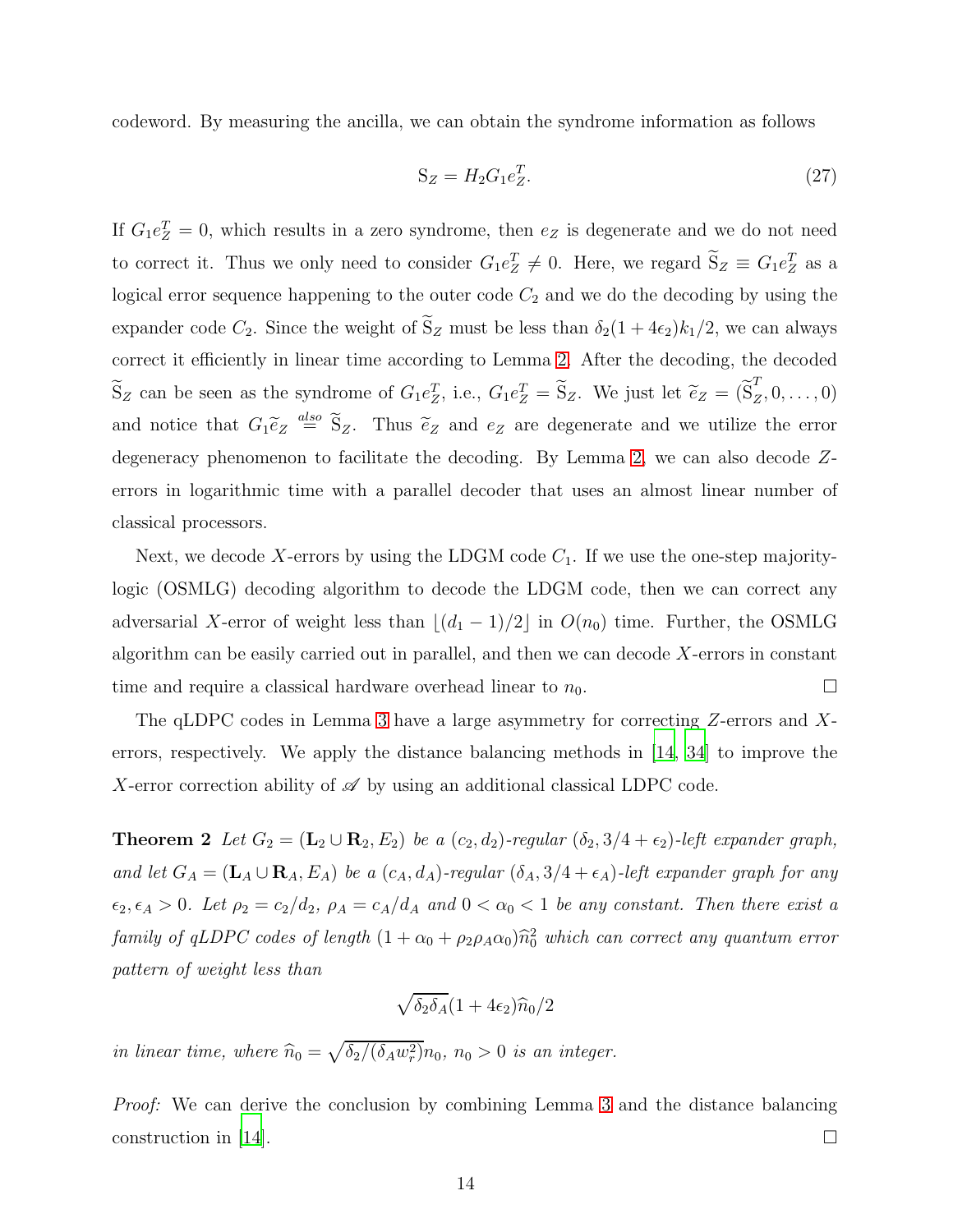We compare Theorem [2](#page-13-0) with the quantum expander codes in [\[23\]](#page-20-21). Let  $G_P = (\mathbf{L}_P \cup \mathbf{R}_P, E)$ be a  $(c_P, d_P)$ -regular  $(\delta_{\mathbf{L}_P}, 5/6 + \epsilon_{\mathbf{L}_P})$ -left and  $(\delta_{\mathbf{R}_P}, 5/6 + \epsilon_{\mathbf{R}_P})$ -right expander graph for any  $\epsilon_{\mathbf{L}_P}, \epsilon_{\mathbf{R}_P} > 0$ . Denote by  $\rho_P = c_P/d_P$ . Let H be the adjacency matrix of graph  $G_P$  of size  $r_P \times n_P$  with  $r_P = \rho_P n_P$ . Denote by

<span id="page-14-0"></span>
$$
H_X = (I_{n_P} \otimes H, H^T \otimes I_{r_P}),
$$
  

$$
H_Z = (H \otimes I_{n_P}, I_{r_P} \otimes H^T).
$$

the parity check matrices of two classical linear codes  $C_X$  and  $C_Z$ , respectively.

**Proposition 3** [\[23,](#page-20-21) Theorem 2] There exists a decoding algorithm for the associated quantum code  $\mathcal{Q}_P = (C_X, C_Z)$  that runs in time linear in the code length of  $(1+\rho_P^2)n_P^2$ , and that decodes any quantum error pattern of weight less than

$$
\frac{1}{3(1+d_P)}\min{\{\delta_{\mathbf{L}_P}n_P,\delta_{\mathbf{R}_P}\rho_Pn_P\}}.
$$
\n(28)

Let  $(1 + \alpha_0 + \rho_2 \rho_A \alpha_0) \hat{n}_0^2 = (1 + \rho_P^2) n_P^2$  and let  $(c_2, d_2) = (c_A, d_A)$ ,  $\epsilon_2 = \epsilon_A$ , and  $\delta_2 = \delta_A$ . Then the balanced qSCPC codes in Theorem [2](#page-13-0) can correct much more adversarial errors than the quantum expander codes in Proposition [3](#page-14-0) of the same length. Further, the quantum expander codes in Proposition [3](#page-14-0) need the corresponding expander graph to be left and right expanding at the same time, which is quite strict for expander graphs. The balanced qSCPC codes in Theorem [2](#page-13-0) only need left expander graphs. More importantly, the required expansion in Theorem [2](#page-13-0) is smaller than that in Proposition [3.](#page-14-0) Therefore the restriction to the expander graph of our codes is much more relaxed than that of the quantum expander codes.

A family of fast encodable and decodable qSCPC codes– In practice, we need quantum codes to be efficiently encoded and decoded. In the following, we consider a special case of qSCPC codes which can be fast encoded and decoded. First, we have the following result about asymmetric qSCPC codes.

<span id="page-14-1"></span>**Theorem 3** There exists a family of asymmetric qSCPC codes  $\mathscr{A} = [[N, \Omega(N/n_0), d_Z \geq$  $\Omega(N/n_0)/d_X \ge n_0$ ] which can be decoded in  $O(N/n_0+n_0)$  time. Moreover,  $\mathscr A$  can be encoded by a circuit of size  $O((N/n_0)^2 + N)$  and depth  $O(N/n_0 + n_0)$ .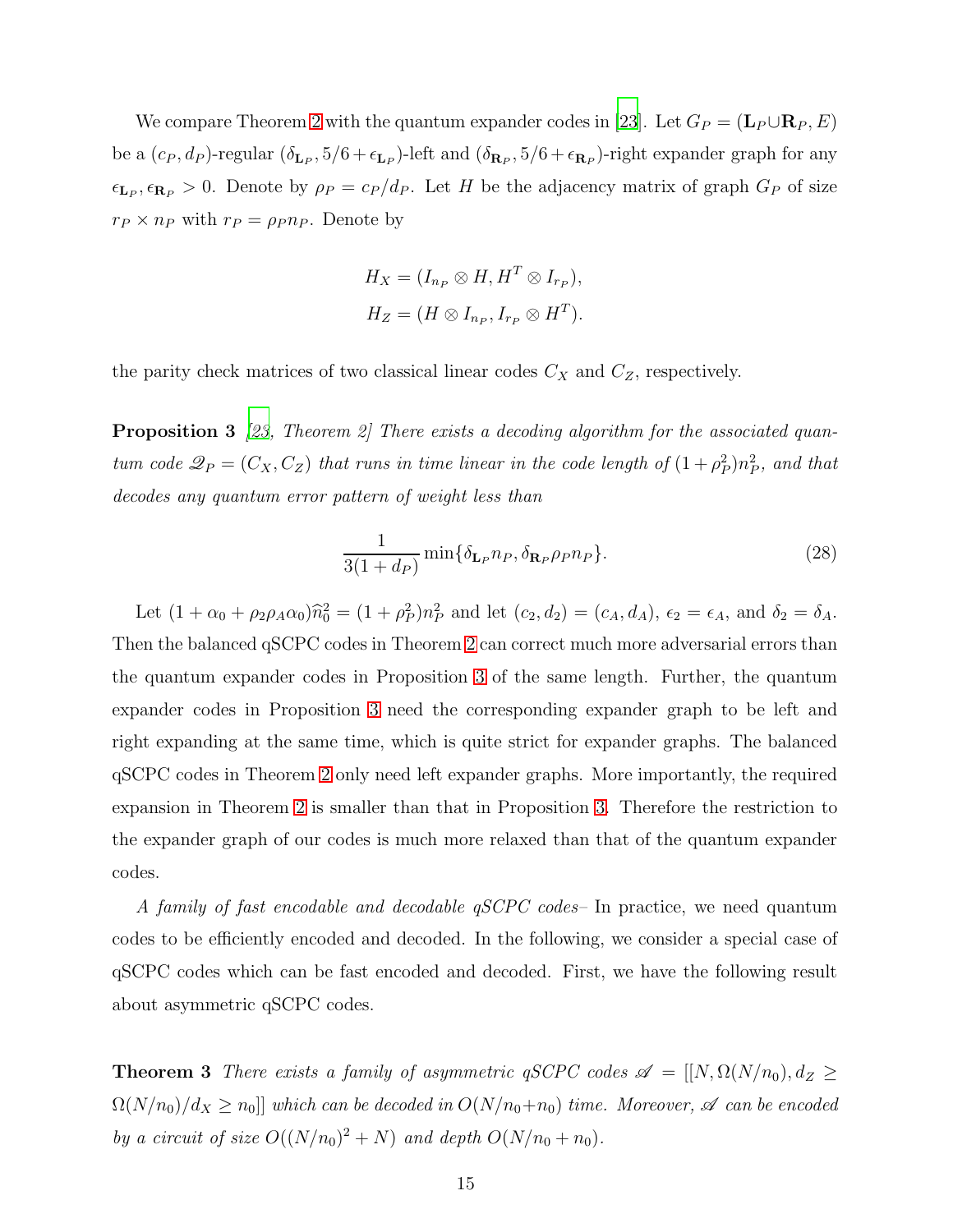*Proof:* Let  $C_0 = [n_0, 1, n_0]$  be a binary repetition code whose parity check matrix and generator matrix are given by:

$$
H_0 = \begin{pmatrix} 1 & 0 & \cdots & 0 & 1 \\ 0 & 1 & \cdots & 0 & 1 \\ \vdots & \vdots & \ddots & \vdots & \vdots \\ 0 & 0 & \cdots & 1 & 1 \end{pmatrix}, \text{ and } G_0 = (1 \ 1 \ \cdots \ 1), \tag{29}
$$

respectively. Let  $C_1 = [N, N/n_0, n_0]$  be a linear code with the parity check matrix  $H_1 =$  $\mathbf{I} \otimes H_0$  and the generator matrix  $G_1 = \mathbf{I} \otimes G_0$ , where  $\mathbf{I}$  is an identity matrix of size  $N/n_0$ . Let  $C_2 = [N/n_0, k_2, d_2]$  be an asymptotically good expander code which can be decoded in linear time [\[35\]](#page-21-9), i.e.,  $k_2 = \gamma_2 N/n_0$ , and  $d_2 = \delta_2 N/n_0$ , where  $0 < \gamma_2, \delta_2 < 1$ . Let the parity check and generator matrices of  $C_2$  be  $H_2$  and  $G_2$ , respectively. Then we can construct an asymmetric qSCPC code  $\mathscr{A} = [[N, k_2, d_Z/d_X]]$  with

$$
\mathcal{H}_Z = H_2 G_1, \text{ and } \mathcal{H}_X = H_1. \tag{30}
$$

It is not difficult to verify that  $d_Z \geq d_2$  and  $d_X \geq n_0$ .

Next, we consider the decoding of  $\mathscr A$ . For the Z-error  $e_Z$ , the syndrome is given by

$$
S_Z \equiv \mathcal{H}_Z e_Z^T = H_2 S_Z^{(1)},\tag{31}
$$

where  $S_Z^{(1)} = G_1 e_Z^T$ . Suppose that  $wt_H(e_Z) \leq \lfloor (d_2-1)/2 \rfloor$ , then we must have  $wt_H(S_Z^{(1)}) \leq$  $\lfloor (d_2 - 1)/2 \rfloor$ . Thus we can decode  $S_Z^{(1)} = (S_{Z_1}^{(1)}, \ldots, S_{Z_n}^{(1)})$  $\binom{1}{Z_n}$  by using the expander code  $C_2$ in  $O(N/n_0)$  time. Let  $\tilde{e}_Z = (S_{Z_1}^{(1)}, 0, \ldots, S_{Z_n}^{(1)})$  $Z_n^{(1)}$ ,...,0) be the decoded Z-error, where the 0s correspond to the redundant bit positions in  $G_1$ . Then we have  $G_1(e_Z + \tilde{e}_Z)^T = 0$  and  $\mathscr Q$  is degenerate with respect to  $e_Z + \widetilde{e}_Z$ .

Then we use  $C_1$  to correct the X-error  $e_X$  and suppose that  $wt_H(e_X) \leq \lfloor (n_0 - 1)/2 \rfloor$ . We divide the parity check matrix  $H_1$  into  $n_0$  sub-blocks by columns, and each sub-block corresponds to a diagonal block  $H_0$  in  $H_1$ . We know that there are at most  $\lfloor (n_0 - 1)/2 \rfloor$ erroneous sub-blocks in  $e_X$  and each erroneous sub-block has at most  $\lfloor (n_0 - 1)/2 \rfloor$  errors. For each erroneous sub-block, we use the OSMLG decoding principle to check the error bit that corresponds to the last column in  $H_0$ . The running time is  $O(1)$ . Thus the running time for checking all the erroneous sub-blocks is  $O(n_0)$ . We know that  $H_0$  is in a systematic form and every error bit that corresponds to the last column of each sub-block is already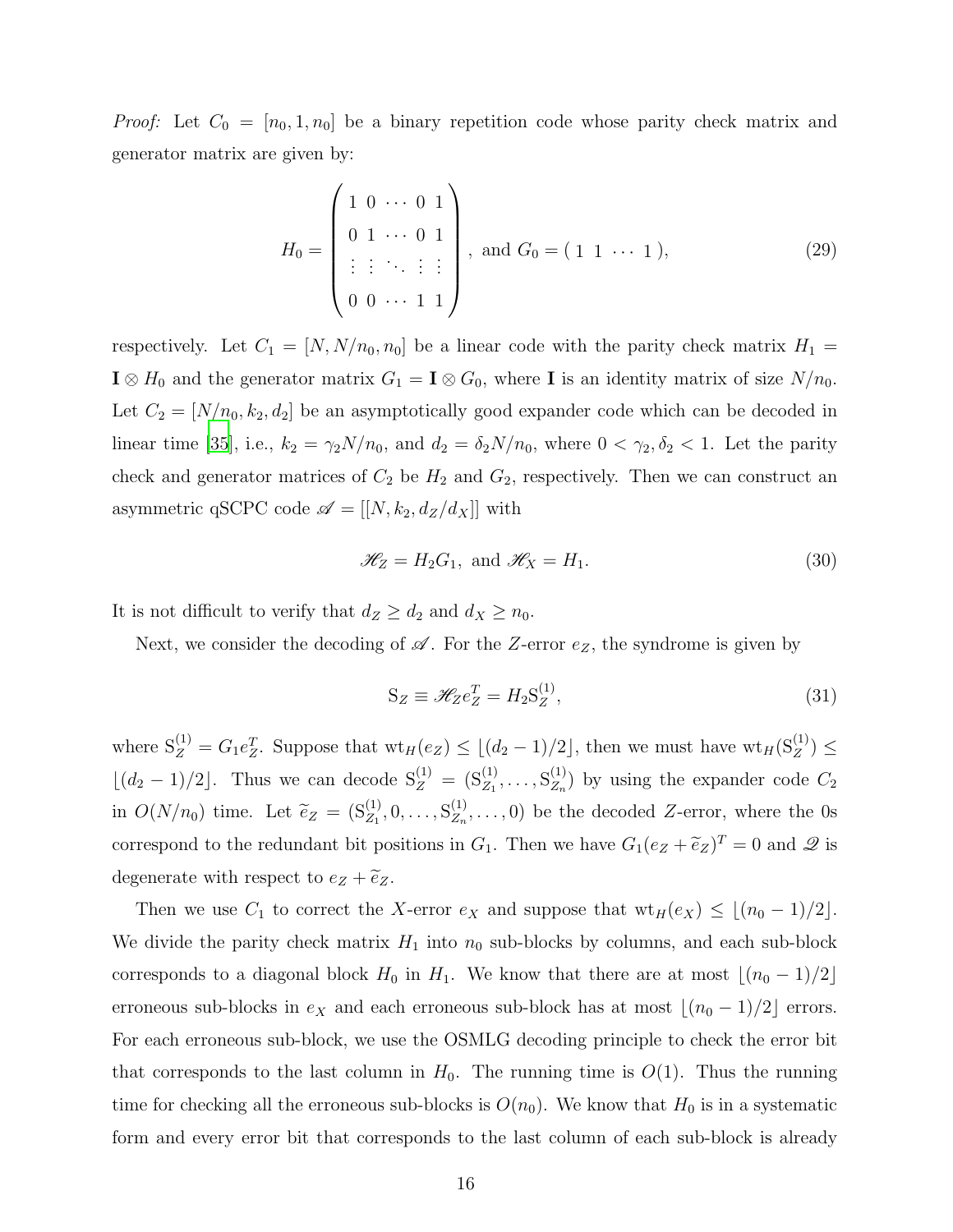known. Then we can get other error bits directly without any additional decoding. Thus the total decoding of X-errors of weight up to  $\lfloor (n_0 - 1)/2 \rfloor$  can be done in  $O(n_0)$  time. Overall,  $\mathscr A$  can be decoded in  $O(N/n_0 + n_0)$  time.

Next, we consider the encoding of  $\mathscr A$  and we use the standard encoding method of CSS codes in [\[26](#page-21-0)] to do that. We can encode the primitive pure state as follows

$$
|u + \mathscr{C}_{X}^{\perp}\rangle \equiv \frac{1}{\sqrt{|\mathscr{C}_{X}^{\perp}|}} \sum_{v \in \mathscr{C}_{X}^{\perp}} |u + v\rangle,
$$
 (32)

where  $u \in \mathscr{C}_Z \backslash \mathscr{C}_X^{\perp}$ . It is not difficult to verify that the generator matrix of  $\mathscr{C}_Z$  is given by

$$
\mathscr{G}_Z = \left(\begin{array}{c} H_1 \\ \mathbf{O} \ G_2 \end{array}\right),\tag{33}
$$

where **O** is a zero matrix of size  $k_2 \times (N - N/n_0)$ , and  $G_2 = [I \ P_2]$  is in the standard form. Denote by  $P_2 = [\mathbf{P}_1, \dots, \mathbf{P}_{r_2}]$ , where each  $\mathbf{P}_i(1 \leq i \leq r_2)$  is a column of  $P_2$  and  $r_2 = N/n_0 - k_2$ . Then the encoding circuit of the qSCPC code  $\mathscr A$  is given in Fig. [1.](#page-18-0) In Stage I of the encoding circuit, the number of gates is determined by the density of  $P_2$  and it is at most  $O((N/n_0)^2)$ . It is easy to see that the depth of Stage I is  $k_2$ . While in Stage II, the number of C-NOT gates is exactly  $N - N/n_0$  and the depth is  $n_0$ . Therefore the size of the encoding circuit is  $O((N/n_0)^2 + N)$  and the depth is  $k_2 + n_0 = O(N/n_0 + n_0)$ .

Notice that the last column in  $H_0$  is quite dense and then  $H_1$  is also dense, but we can transform  $H_0$  into a sparse matrix by multiplying a series of elementary matrices in the left. Therefore the Z-stabilizer generators of  $\mathscr A$  satisfy the LDPC constraint. In the fault tolerant settings, we require quantum codes to correct a linear number of random errors. Then we consider the correction of random errors by using qSCPC codes. We assume that the noise model used is the independent error model in [\[24](#page-20-22), [31,](#page-21-5) [36\]](#page-21-10). Denote by  $p_x$  the probability of each X-error. It is shown that  $\mathscr A$  can correct any adversarial X-error  $e_X$  of weight less than half the X distance bound in Theorem [3.](#page-14-1) We count all the uncorrectable errors of weight larger than half the minimum distance bound. It is easy to see that if there is at least one sub-block that has X-errors of weight larger than  $d_0 = \lfloor (n_0 - 1)/2 \rfloor$ , then  $e_X$  is undetectable.All the uncorrectable X-errors are counted as follows: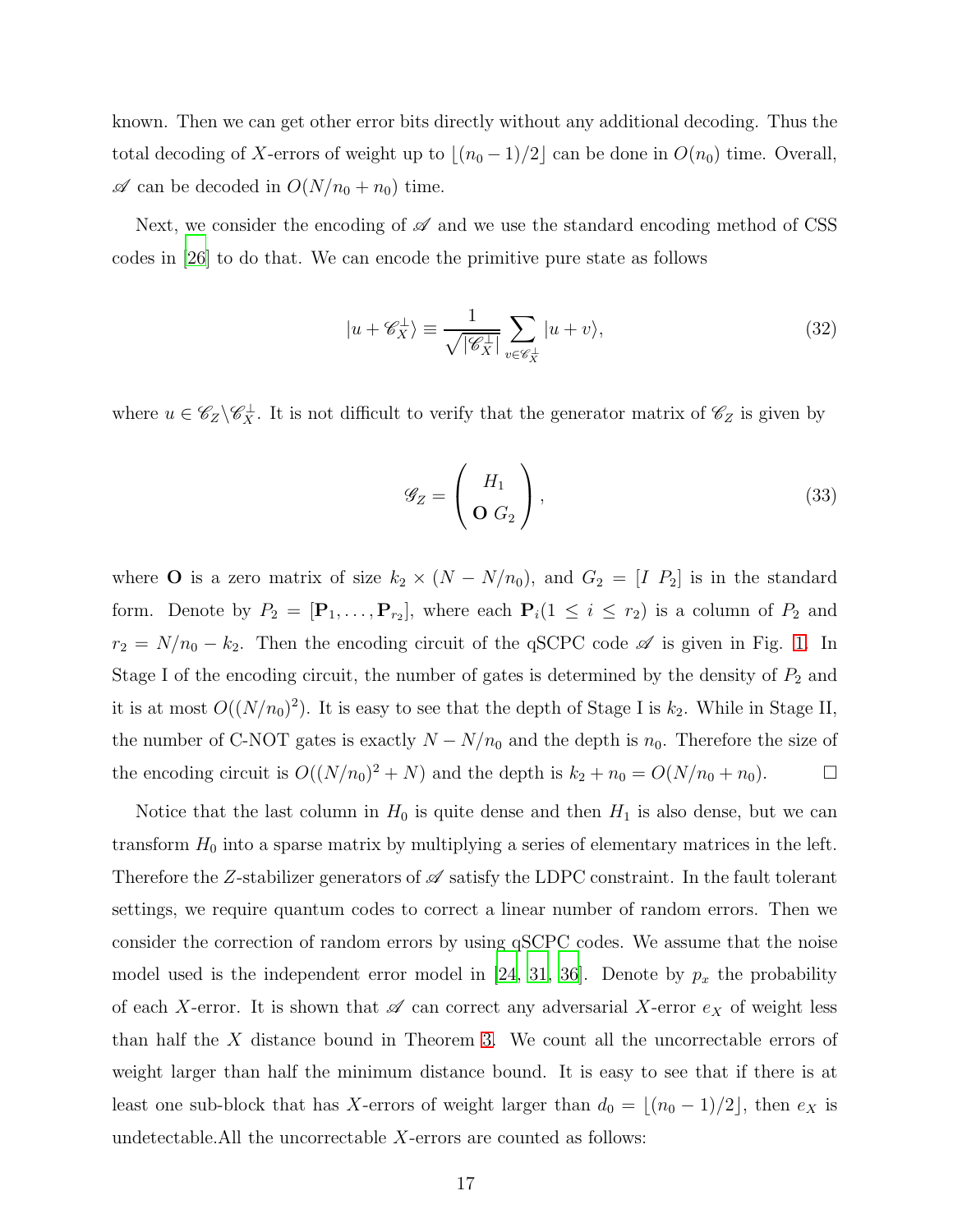$$
\mathcal{P}_X \leq C_{\tilde{N}}^1 C_{n_0}^{d_0+1} (p_x^{d_0+1} (1-p_x)^{N-d_0-1} + C_{N-d_0-1}^1 p_x^{d_h+2} (1-p_x)^{N-d_0-2} + \dots + C_{N-d_0-1}^{N-d_0-1} p_x^N)
$$
  
=  $C_{\tilde{N}}^1 C_{n_0}^{d_0+1} p_x^{d_0+1} \sum_{i=0}^{N-d_0-1} C_{N-d_0-1}^i p_x^i (1-p_x)^{N-d_0-1-i}$  (34)

$$
\leq \tilde{N}2^{n_0-1}p_x^{d_0+1},\tag{35}
$$

where  $\mathcal{P}_X$  is probability of uncorrectable X-errors and  $\widetilde{N} = N/n_0$ . Denote  $c > 0$  by any constant. If we let  $n_0 = \Omega(\log N)$  and  $p_x < 1/4^{c+1}$ , then  $N^c\mathcal{P}_X$  vanish as  $N \to \infty$ . If we let  $n_0 = N^{c_0}$  and  $p_x < 25\%$ , where  $0 < c_0 < 1$  is constant, then  $N^c\mathcal{P}_X$  vanish as  $N \to \infty$ . Therefore the qSCPC code  $\mathscr A$  in Theorem [3](#page-14-1) can correct a linear number of random X-errors with high probability in  $O(n_0)$  time as long as  $n_0 = \Omega(\log N)$ . However, for the correction of random Z-errors, we cannot get a non vanishing threshold.

If we let  $n_0 = \sqrt{N}$  or  $n_0 = \log N$ , we have the following two special results:

Corollary 1 There exists a family of quantum codes with parameters

$$
\mathcal{Q}_1 = [[N, \Omega(\sqrt{N}), \Omega(\sqrt{N})]] \tag{36}
$$

which can correct all errors of weight smaller than half the minimum distance bound in  $O(\sqrt{N})$  time. We show that  $\mathscr{Q}_1$  can be encoded efficiently by a circuit of size  $O(N)$  and depth  $O(\sqrt{N})$ . Moreover,  $\mathscr{Q}_1$  can correct a random X-error with very high probability provided  $p_x < 25\%$ .

Corollary 2 There exists a family of quantum codes with parameters

$$
\mathcal{Q}_2 = [[N, \Omega(N/\log N), \Omega(N/\log N)/\Omega(\log N)]] \tag{37}
$$

which can correct an almost linear number of Z-errors and can also correct a linear number of X-errors with high probability in  $O(N/\log N)$  time.

Asymmetric qSCPC codes can approach the Hashing bound–It is shown that asymmetric qSCPC codes in Theorem [1](#page-5-2) can meet the asymmetric quantum GV bound for asymmetric quantum codes [\[37\]](#page-21-11). Further, if we let  $C_1$  be LDPC codes which can approach the Shannon capacity [\[38](#page-21-12)], then asymmetric qSCPC codes can approach the capacity of asymmetric Pauli channels as the channel asymmetry goes to large. Suppose that we transmit quantum information over the Pauli channel

$$
\varrho \mapsto p_I \varrho + p_x X \varrho X + p_y Y \varrho Y + p_z Z \varrho Z
$$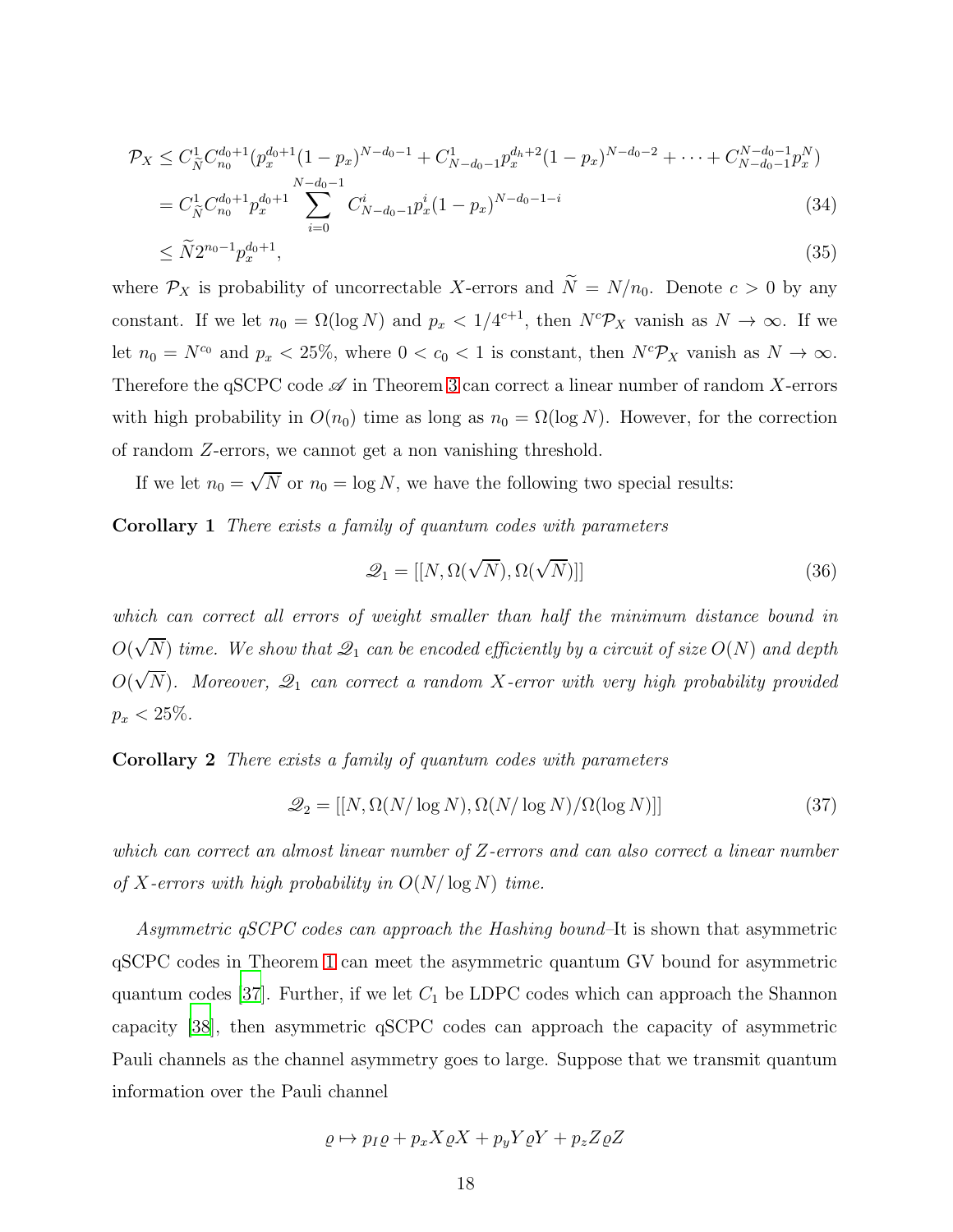

<span id="page-18-0"></span>FIG. 1. The encoding circuit of a family of qSCPC codes. The box indicated by  $P_i(1 \leq i \leq r_2)$ means that the qubits pass it are controlled by a qubit in quantum state  $|\psi\rangle$  and if there is a "1" in the jth position of the ith column of the check part  $P_2$  in  $G_2$ , then there is a C-NOT target " $\otimes$ " in the *j*th qubit of the box  $P_i$ .

for an input state  $\varrho$ , where  $X, Y, Z$  are the Pauli operators. Denote by the total error probability  $p = p_x + p_y + p_z$ , and denote by  $\zeta = (p_z + p_y)/(p_x + p_y)$  the asymmetry for the probabilities of Z-errors and X-errors. Usually, we let  $p_x = p_y$ , then we have  $p_x = p/(2\zeta + 1)$ and  $p_z = p(2\zeta-1)/(2\zeta+1)$ . Since  $\mathscr{C}_X$  can be decoded up to the GV bound under the bounded minimum distance decoder (BMDD) and LDPC codes can approach the Shannon capacity under the BP decoding [\[38,](#page-21-12) [39](#page-21-13)], then the rate of  $qSCPC$  codes  $\mathscr Q$  can approach

<span id="page-18-1"></span>
$$
1 - H_2(4p_x) - H_2(p_z + p_y) - o(1).
$$
\n(38)

In Fig. [2,](#page-19-0) we compare the the limit of qSCPC codes in [\(38\)](#page-18-1) with the Hashing bound given by  $R_{\mathscr{Q}} = 1 - H_2(\boldsymbol{p})$  over Pauli channels with an asymmetry  $\zeta = (p_z + p_y)/(p_x + p_y)$ . If  $\zeta = 1$ , then the channel is symmetric with  $p_x = p_y = p_z = p/3$ . It is shown that as the asymmetry  $\zeta$  grows, the gap between qSCPC codes and the Hashing bound becomes increasingly smaller, e.g., when the asymmetry  $\zeta = 10^2$  and  $\zeta = 10^3$ , the code rate gaps are less than  $3 \times 10^{-2}$  and  $4 \times 10^{-3}$ , respectively.

#### DISCUSSIONS AND CONCLUSIONS

The qSCPC codes in Theorem [1](#page-5-2) can also be used to prove the security of the famous BB84 quantum key distribution (QKD) protocol directly [\[40](#page-21-14)]. By a simple calculation, we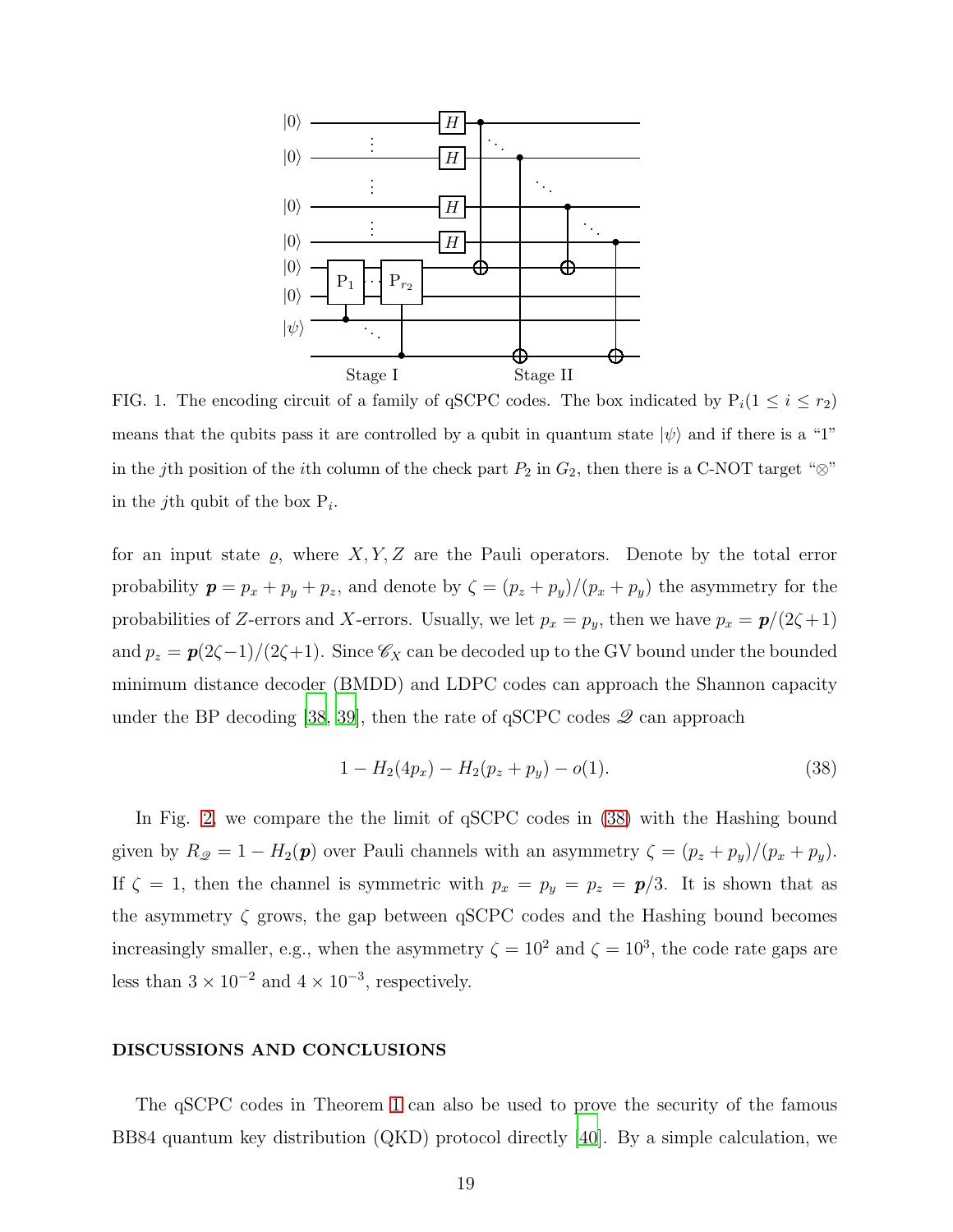

<span id="page-19-0"></span>FIG. 2. The comparison of the asymptotic bound of asymmetric qSCPC codes (solid lines) and the hashing bound (dashed lines) with different channel asymmetries  $\zeta = 1,100$ , and 1000. The horizontal axis is the total error probability in the Pauli channel and the vertical axis is the quantum code rate.

can obtain a total qubit error rate (QBER) for the security of BB84 over Pauli channels is less than 7.56%. Although it is lower than the bound of 11% in [\[40\]](#page-21-14), our codes are not randomly generated and the LDPC component codes can be efficiently decoded. Since classical LDPC codes can approach the Shannon bound by using efficient BP decoder, qSCPC codes are particularly applicable to efficient and practical QKD. Furthermore, if we consider asymmetric errors in Pauli channels, we can further improve the total QBER for the security of BB84. For example, if we admit an asymmetry  $\zeta = 100$  between Z-errors and X-errors, then the total QBER is less than 35.56%. Our codes are competitive with quantum Polar codes in [\[41,](#page-21-15) [42\]](#page-21-16) that can achieve the coherent information. But Ref. [\[41\]](#page-21-15) needs some preshared entanglement assistance.

We show that the  $qSCPC$  structure can lead to  $qLDPC$  codes of length  $N$  with distance  $\Omega(N^{2/3}/\log\log N)$  and dimension  $\Omega(N^{2/3}/\ell)$ , where  $\ell = (\log N)^{2+\epsilon}$ ,  $\epsilon > 0$ . The qSCPC scheme can also be used to derive qLDPC codes with positive rate and minimum distance upper bound better than the HP qLDPC codes. By using expander codes as the outer component codes, we show that our codes can be decoded in linear time and are more powerful than the quantum expander codes in correcting adversarial quantum errors. One interesting future work is that whether our scheme can be applied in FT quantum computation for correcting a linear number of random quantum errors, see [\[31,](#page-21-5) [36](#page-21-10), [43](#page-21-17)].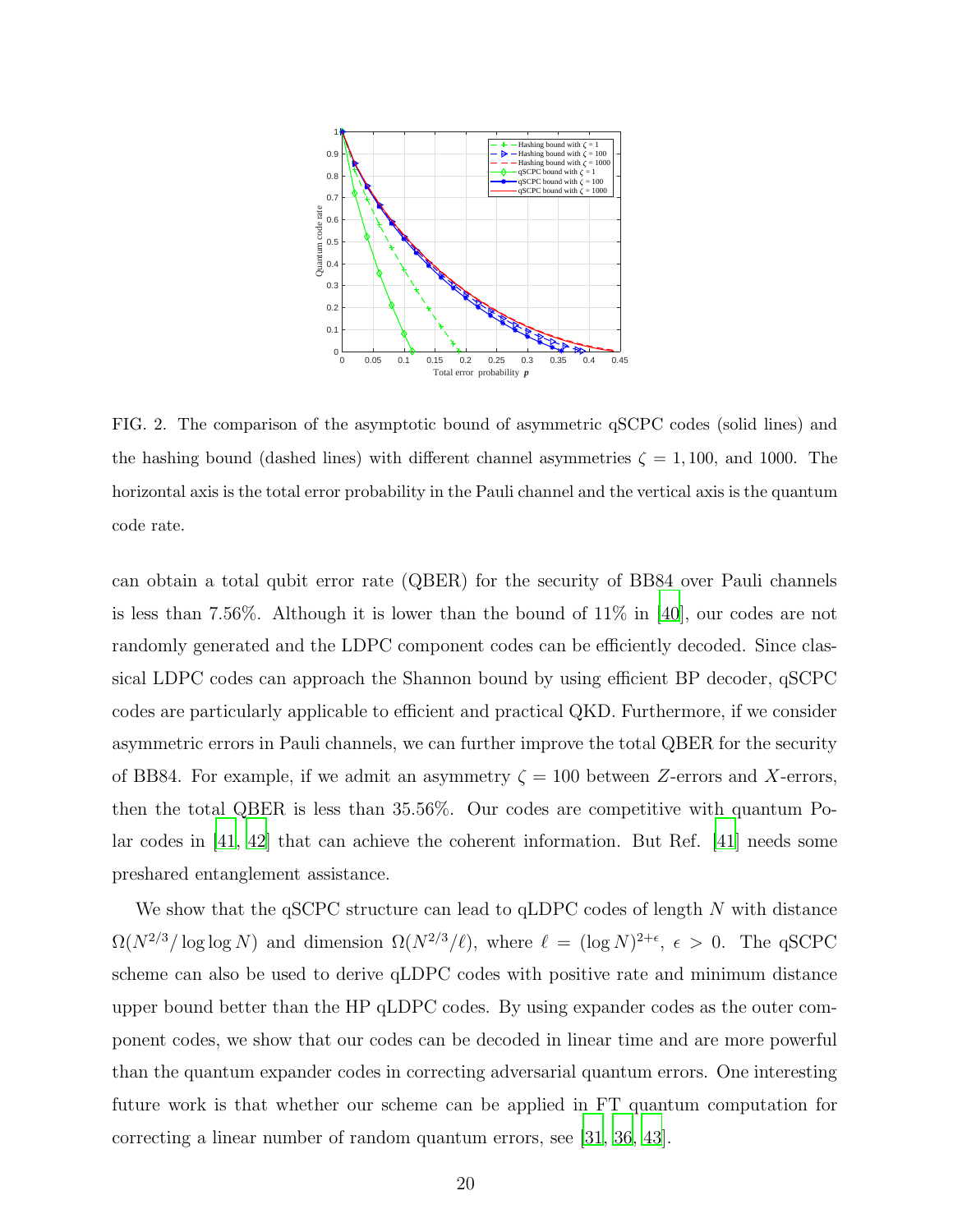- <span id="page-20-1"></span><span id="page-20-0"></span>[1] I. H. Deutsch, PRX Quantum 1, 020101 (2020).
- <span id="page-20-2"></span>[2] J. Preskill, Quantum 2, 79 (2018).
- <span id="page-20-3"></span>[3] A. R. Calderbank and P. W. Shor, Phys. Rev. A 54, 1098 (1996).
- <span id="page-20-4"></span>[4] M. Christandl and A. Müller-Hermes, arXiv preprint arXiv:2009.07161 (2020).
- <span id="page-20-5"></span>[5] A. Calderbank, E. Rains, P. Shor, and N. Sloane, [IEEE Trans. Inf. Theory](http://dx.doi.org/ 10.1109/18.681315) 44, 1369 (1998).
- <span id="page-20-6"></span>[6] P. W. Shor, Phys. Rev. A 52, R2493 (1995).
- [7] T. Brun, I. Devetak, and M.-H. Hsieh, Science 314, 436 (2006).
- <span id="page-20-7"></span>[8] M.-H. Hsieh, W.-T. Yen, and L.-Y. Hsu, IEEE Trans. Inf. Theory 57, 1761 (2011).
- [9] M. M. Wilde, M.-H. Hsieh, and Z. Babar, IEEE Trans. Inf. Theory 60, 1203 (2013).
- <span id="page-20-9"></span><span id="page-20-8"></span>[10] D. Bacon and A. Casaccino, arXiv preprint quant-ph/0610088 (2006).
- <span id="page-20-10"></span>[11] J.-P. Tillich and G. Zémor, IEEE Trans. Inf. Theory 60, 1193 (2014).
- [12] P. Aliferis and A. W. Cross, Phys. Rev. Lett. **98**, 220502 (2007).
- <span id="page-20-11"></span>[13] D. J. MacKay, IEEE Trans. Inf. Theory **45**, 399 (1999).
- <span id="page-20-15"></span><span id="page-20-12"></span>[14] S. Evra, T. Kaufman, and G. Zémor, arXiv preprint arXiv:2004.07935 (2020).
- [15] N. P. Breuckmann and J. N. Eberhardt, arXiv preprint arXiv:2012.09271 (2020).
- <span id="page-20-14"></span>[16] M. B. Hastings, J. Haah, and R. O'Donnell, arXiv preprint arXiv:2009.03921 (2020).
- <span id="page-20-13"></span>[17] P. Panteleev and G. Kalachev, arXiv preprint arXiv:2012.04068 (2020).
- <span id="page-20-16"></span>[18] A. Holmes, M. R. Jokar, G. Pasandi, Y. Ding, M. Pedram, and F. T. Chong, in 2020 ACM/IEEE 47th Annual International Symposium on Computer Architecture (ISCA) (IEEE, 2020) pp. 556–569.
- <span id="page-20-17"></span>[19] M.-H. Hsieh and F. Le Gall, Phys. Rev. A 83, 052331 (2011).
- <span id="page-20-18"></span>[20] D. Poulin and Y. Chung, Quantum Info. Comput. 8, 987 (2008).
- <span id="page-20-19"></span>[21] A. Y. Kitaev, Ann. Phys. **303**, 2 (2003).
- <span id="page-20-20"></span>[22] J. Edmonds, Canadian Journal of mathematics 17, 449 (1965).
- <span id="page-20-21"></span>[23] A. Leverrier, J.-P. Tillich, and G. Zémor, in 2015 IEEE 56th Annual Symposium on Foundations of Computer Science (FOCS) (IEEE, 2015) pp. 810–824.
- <span id="page-20-22"></span>[24] O. Fawzi, A. Grospellier, and A. Leverrier, in Proceedings of the 50th Annual ACM SIGACT Symposium on Theory of Computing (2018) pp. 521–534.
- <span id="page-20-23"></span>[25] Y.-H. Liu and D. Poulin, Phys. Rev. Lett. **122**, 200501 (2019).